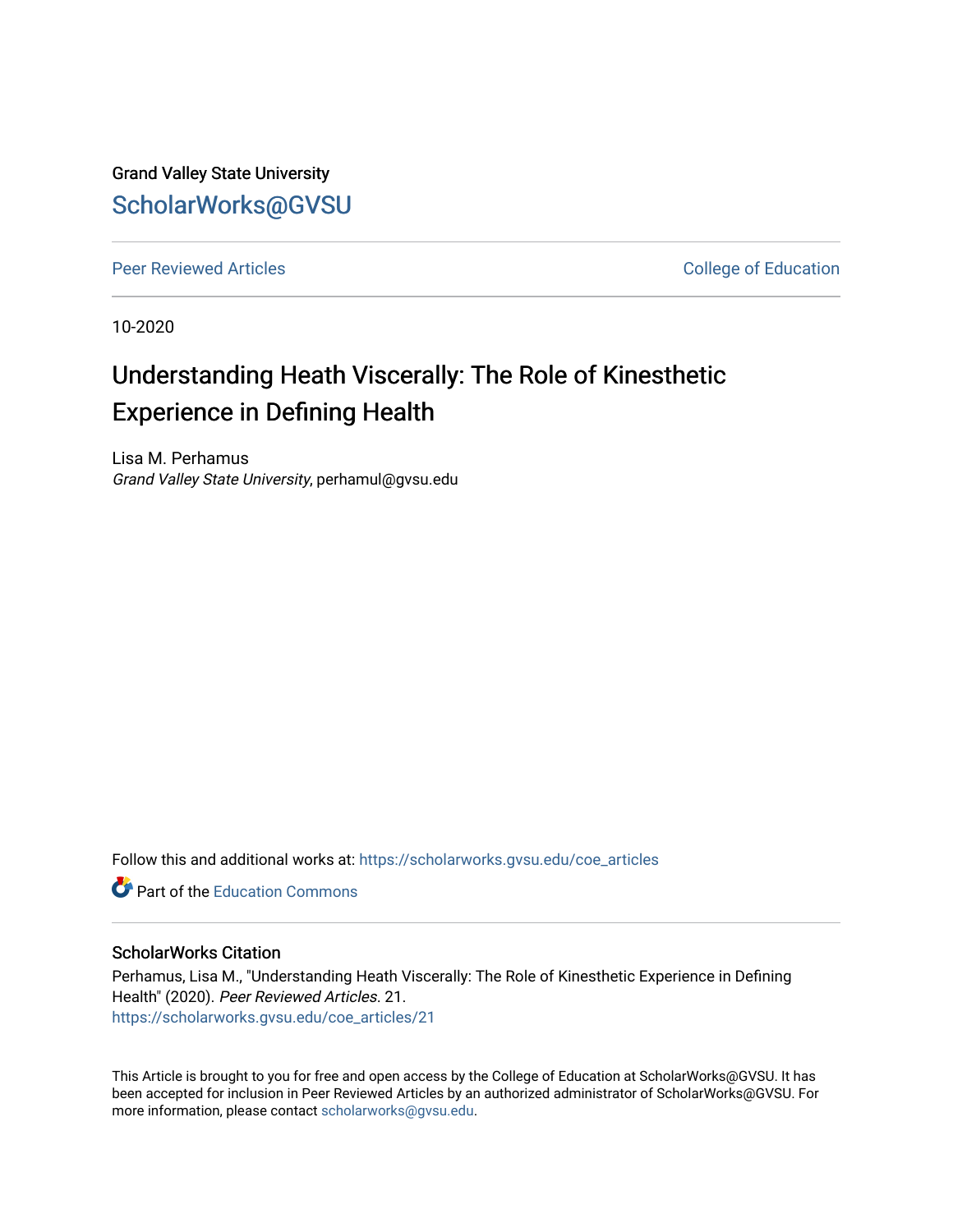## **Understanding Heath Viscerally: The Role of Kinesthetic Experience in Defining Health**

Lisa M. Perhamus

## *Abstract*

*This article examines how health promotion is experienced by students, their families, and their teachers. Experiential aspects of health point to the embodied and sensory dynamics of health meaning-making. Findings of this qualitative study indicate that (1) people make sense of health kinesthetically, and (2) when needs are high and resources are low, schoolbased health promotion takes the shape of crisis management. The first finding foregrounds the role of viscerality, illustrating the intimacy of health; the second finding points to the importance of context, demonstrating the contingency of health. Also introduced are the theoretical frame of kinesthetic circuitry (the somatic transferences between people) and the methodological strategy of transcriptive memo-writing (writing the memo at the time of transcription), both which emerged as findings in and of themselves through the research's Constructivist Grounded Theory approach. The concluding discussion considers the biopolitical implications of kinesthetic circuitry.*

*Key Words: health promotion, normativity, embodiment, elementary school*

## **Introduction**

*Honestly, I determine students' health grades by whether or not they wash their hands after they go to the bathroom…I don't know what else to do, there is just so much every day. The kids just need so much. Who cares if your food is healthy when you don't have enough food? Or getting enough physical activity when it's not safe to play outside? (Kindergarten Teacher Interview)*

**T**his article attends to a gap in the literature between how health is promoted in schools and how its promotion is experienced by students, their families, and their teachers. Understanding the experiential aspect of health promotion can yield insights into the intimate ways that young people and their caregivers make sense of what it means to be healthy, highlighting both health promotion's biopolitical reach into schools and, importantly, the limits of its efficacy on day-to-day school health practices. Using the concepts of kinesthetic recontextualization and kinesthetic circuitry, the article considers ways that kinesthetic experience can reassemble biomedical health messages and resist health promotion's biopolitical reach.

Drawing upon a qualitative study with elementary students, their adult caregivers, as well as school-based teachers, staff, and administration in an under-resourced, urban, public elementary school in upstate New York, the article examines the research findings that (1) people make sense of health kinesthetically, and (2) when needs are high and resources are low, school-based health promotion takes the shape of crisis management. While the first finding foregrounds the role of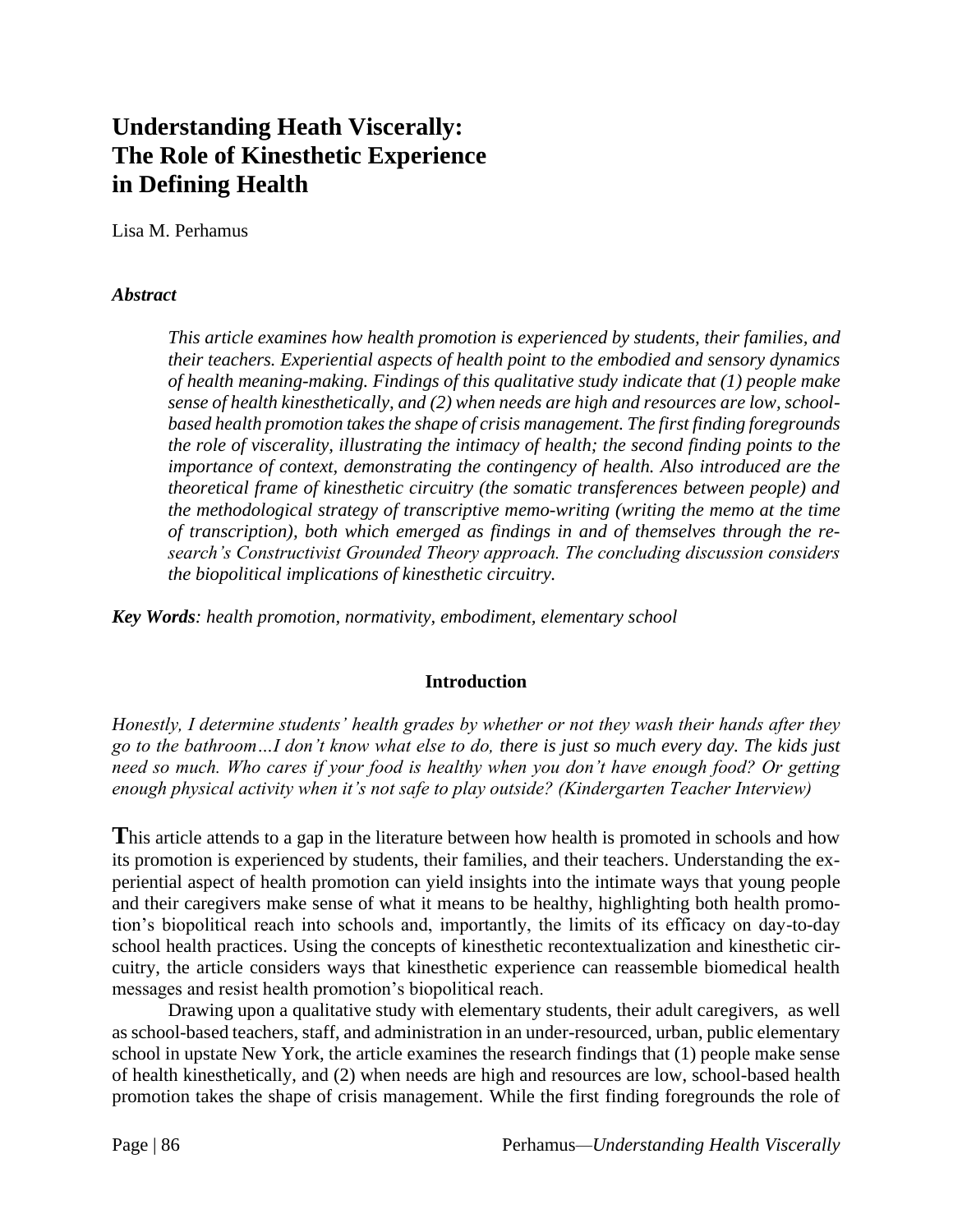viscerality, illustrating the *intimacy of health*, the second finding points to the importance of context in determining health priorities, demonstrating the *contingency of health*. The intimacy of health is the viscerality of bodily sensation and experience, whereas the contingency of health points to the ways that health experiences take on meaning contextually.

To explore the intimacy and contingency of health, the paper introduces the theoretical framework of *kinesthetic circuitry* and the methodological strategy of *transcriptive memo-writing.* Both this theoretical lens and this methodological tool emerged through the research process itself—the process of Constructivist Grounded Theory. As such, this paper's discussion of kinesthetic circuitry (discussed in this section) and transcriptive memo-writing (discussed in the methodology section) are simultaneously a description of research findings and an analytical application of these findings.

*Kinesthetic circuitry* focuses on the sensory experience of affective exchanges between people, a lens which highlights the kinesthetic dimensions of context. Physiologically, kinesthetic describes one's sensory awareness of body movement. It is often subconscious or experienced as automatic, such as sensing how to walk, bounce a ball, propel a wheelchair, or withdraw from a hot touch. Used here metaphorically, the scope of kinesthetic is expanded to include sensory awareness of how the body is moved affectively. The relationship between physical sensation and affectivity is illustrated by things such as one's cheeks becoming hot when feeling flush with embarrassment or feeling a knot in one's stomach in response to anxiety. *Kinesthetic* is sensory awareness of such physical expressions of affectivity, while *circuitry* refers to the physical ways that people experience each other's affectivity. In response to the person with flushed cheeks, one might feel empathy for their embarrassment, or experience one's own gut tension in response to the palpable stress of another person or develop a headache in the face of someone else's anger. Kinesthetic circuity is relational and describes the somatic transferences mobilized through human interaction.

Sensory awareness of the kinesthetic is activated within and by *affect*, which is an in-betweenness of "having an effect upon" and "being affected by" (Clough & Halley, 2007; Massumi, 2015, 1995; Leys, 2011; Gregg & Seigworth, 2010; Spinoza & Morgan, 1985). Massumi (2002) describes affect as "visceral perception," and Gregg's & Seigworth's (2010) delineation of affect points to the relational and circulatory aspects of visceral perception's in-betweenness.

Affect is found in those intensities that pass body to body (human, nonhuman, part-body, and otherwise), in those resonances that circulate about, between, and sometimes stick to bodies and worlds, and in the very passages or variations between these intensities and resonances themselves. Affect…is the name we give to those…visceral forces beneath, alongside, or generally other than conscious knowing… that can serve to drive us toward movement, toward thought and extension... (Gregg & Seigworth, 2010, p. 1)

Circulating through the body and between bodies, the sensory experiences of these intensities, resonances, or visceral forces comprise the kinesthetic, and the ways in which the intensities "pass body to body" is its circuitry.

Kinesthetic circuitry highlights the embodied ways students and teachers navigate the tensions and complexities of school-based health promotion. While schools are often sites of biomedical health messages, such as teaching the importance of eating fruits and vegetables, schools are also places in which these messages intersect with the societal realities of students', families', and teachers' lives, such as the social condition of racialized poverty which complicates access to fresh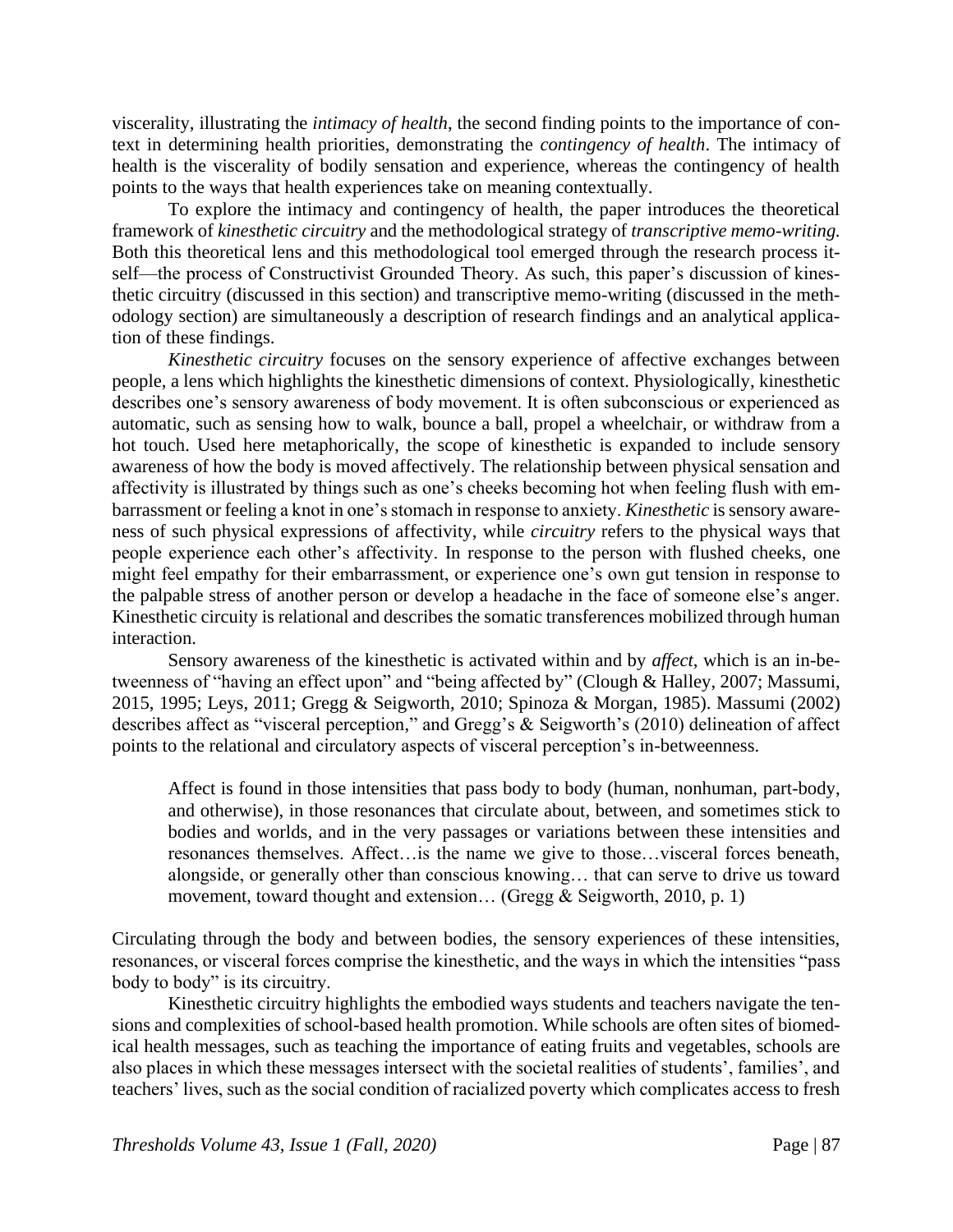fruits and vegetables. Kinesthetic circuitry affords a way to trace the embodied ways people navigate such tensions, thereby contributing to deeper understanding of health meaning-making processes and the way this meaning-making relates to decision-making. Increased knowledge about health sense-making can contribute to initiatives aimed at culturally relevant health education with students.

According to a vice-principal research participant, "Health is an optimum place to be," and yet, in a biopolitical sense (Foucault, 1980; Lemke, 2011; Rabinow & Rose, 2006), it is a state one never quite reaches. Producing one's healthy self as prescribed via the biopolitical norm is an ongoing project. At the same time, a first-grade student participant explained, "Health is always having an emergency exit," a metaphor that speaks to the contingency of health and subjective experience of well-being; for this child, "health" is being safe and able to exit risky contexts as opposed to simply engaging in prescribed behaviors to mitigate one's health "risk" (Bunton, Nettleton, & Burrows, 1995; Lupton, 1993). As both an optimum place to be and a way out, health is necessarily complicated. Participants consistently described health through stories of overcoming hardship, pain, and turmoil rather than offering global form definitions. Their stories evidence the contextual, kinesthetic ways that people come to understand health. The article concludes with a discussion about the biopolitical implications of kinesthetic circuitry, paying particular attention to the resistive and empowering elements of kinesthetic recontextualization.

## **Background: Situating Kinesthetic Circuitry**

Understanding "the body as a political space" (Wright, 2009), this article builds upon literature that examines "how young people interpret health messages…(and how they) contemplate to "live out" the health imperatives that saturate their lives" (Leahy, Burrows, McCuaig, Wright, & Penney, 2016, p. 31). Kinesthetic experience is a context of interpretation, and kinesthetic recontextualization is, arguably, part of bodily contemplation. Attending to kinesthetic dimensions of health meaning-making contributes to discussions concerned with the "experience of embodiment" (Walkerdine, 2009, p, 204); "…embodiment as intercorporeality" (Blackman, 2012, p. 12); and health biopedagogies (Evans, Rich, Allwood, & Davies, 2008; Petherick & Beausoleil, 2015; Rail & Jette, 2015; Vlieghe, 2014; Wright & Harwood, 2009; Wright, O'Flynnn, & Welch, 2018). The sociality of kinesthetic experience, like that of embodiment itself, positions the lens of kinesthetic circuitry within scholarship that considers "what passes between bodies, which can be felt but perhaps not easily articulated" (Blackman, 2012; see also Gregg & Seigworth, 2010; Leahy, 2009; Leys, 2011; Massumi, 2002, 2015). It is precisely this difficult-to-express interaction, undertheorized in the literature, that this essay takes up. Kinesthetic circuitry names the viscerality of intercorporeal experience, offering a way to both articulate what is happening in and between bodies and to trace how health meanings emerge through these somatic exchanges.

As a theoretical framework, kinesthetic circuitry affords a way to trace flows of power mobilized by and operating through the affective exchanges "passing between bodies." The study uses the lens of kinesthetic circuitry to examine the viscerality of this passing, or circulation, and to analyze the dynamic role of kinesthetic experience in health meaning-making, specifically, in recontextualizing meaning-making (processes through which context-specific conceptual shifts occur). Kinesthetic circuitry is a theoretic framework that provides a lens for not only recognizing the affective, somatic dynamics of biopower, but also how this dynamic is limited. As such, the context-specific "bodily contemplation" involved in kinesthetic recontextualization is simultaneously intimate and social, fluid and productive, material and discursive, and its operationalization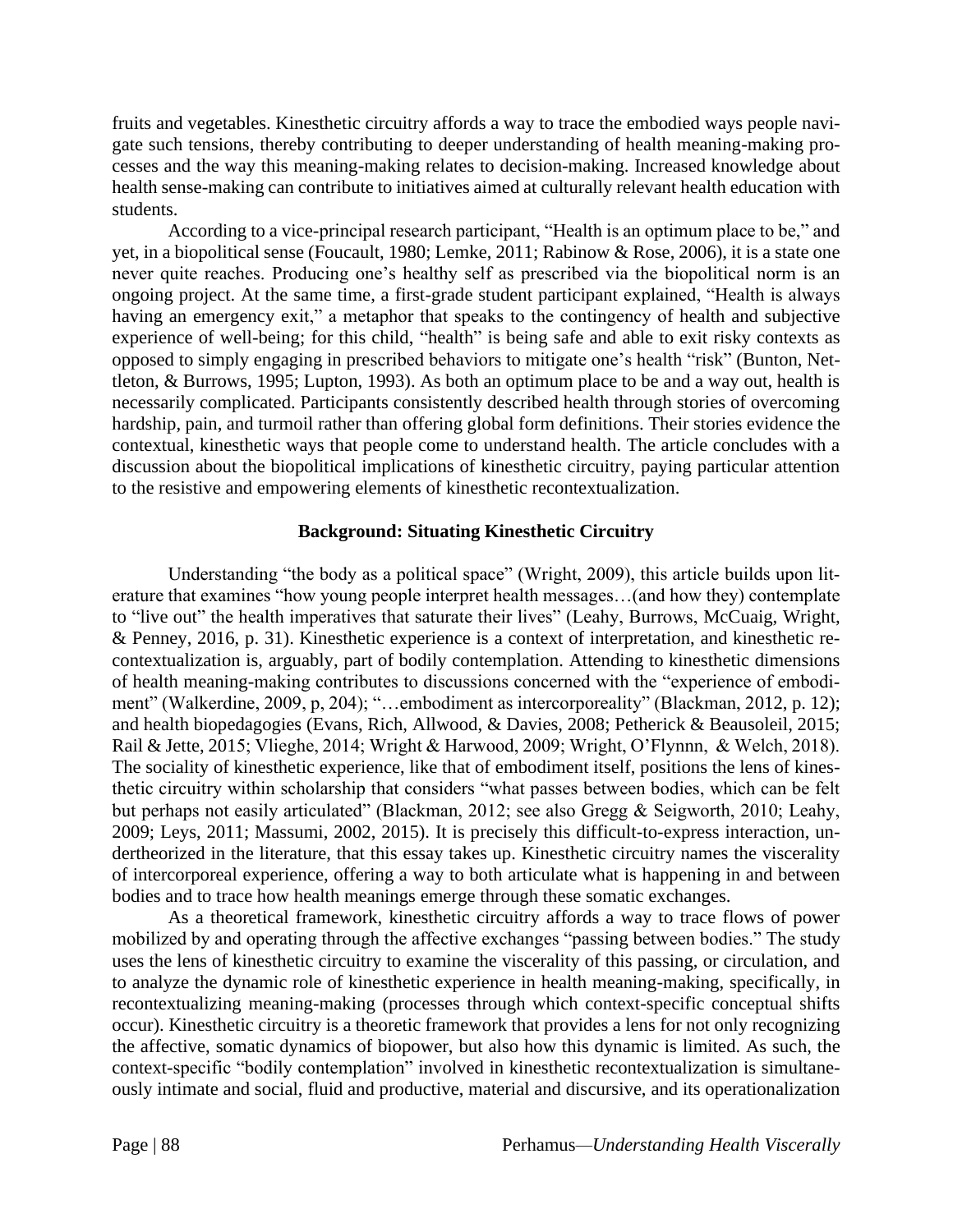through kinesthetic circuitry illustrates the mutually constitutive relationship between sensory experience and biopolitical health messaging. It is in this context that the essay highlights also how kinesthetic circuitry contributes to discussions about the limitations of the biopolitical reach of biopolitical health messaging.

The article's discussion of how health crisis management in schools involves kinesthetic and social dimensions of embodiment and re/contextualization considers the importance of context in shaping the health work of teachers with students. It also responds to a need identified in the literature to better understand tensions teachers may experience about their biopolitical role in advancing ideas of individual accountability for the health of the social body (Fitzpatrick & Allen, 2019; Petherick & Beausoleil, 2015; Wright, O'Flynn, & Welch, 2017). Through a discussion of this study's findings, the article engages with this area of tension, paying particular attention to the kinesthetic experience of this tension and how students, as well as teachers, experience it. There is a "visceral connection" to the tension between "what lessons about health are supposed to offer and how nonconforming practices can be policed" (Petherick & Beausoleil, 2015, p. 13), and how it is experienced by students, teachers, principals, and other school-based health workers like school psychologists and nurses. While much has been written about this tension in terms of the teacher's role in advancing biomedical health messages in their instruction and interactions with students (Fane & Schulz, 2017; Fitzpatrick & Allen, 2019; Fitzpatrick, Leahy, Webber, Gilbert, Lupton, & Aggleton, 2019; Welch & Wright, 2010), how this tension *feels*—how it is experienced by students as well as educators—is under-examined. The kinesthetic analysis of this research contributes to a call for deeper understanding about "what actually happens, affectively, in classrooms" (Leahy & Malin, 2015, p. 400).

Critical health education research has demonstrated the biopolitical relationship between health promotion, school health education, and students' bodies (Fitzpatrick & Tinning, 2014; Leahy, Burrows, McCuaig, Wright, & Penney, 2016; Rich & Perhamus, 2011; Webb & Quennerstedt, 2010; Wright & Harwood, 2009). Biopolitics is a political rationality that aims to regulate the life processes of populations through the subjectification of individuals as both "legal persons and living beings" (Lemke, 2011, p. 48). Working through biopolitical arrangements, biopower refers to how this subjectification works through the individual body (Rabinow & Rose, 2006) to "put this (collective) life in order" (Foucault, 1980, p. 138). Emerging from this literature, biopedagogies of health enjoin the concepts of biopower and pedagogy (Harwood, 2009; Wright, 2009) by addressing how pedagogies work on, in, and through the body to surveil, normalize, and regulate. Perhaps the most prolific areas of scholarship in the biopedagogies of health literature are analyses of fat discourses and the "obesity epidemic" (Azzarito, 2007; Evans, DePian, Rich, E., & Davies, 2011; Lupton, 2018; Rice, 2015; Rich, E. & Evans, J., 2005; Wright & Harwood, 2009). Biopolitical analyses of the obesity epidemic point to a multitude of discourses, practices, technologies, and pedagogical sites that are, in the ongoing project of "urging people to work on themselves" (Wright, 2009, p. 9), aimed at the "regulation and abjection of unruly (fat) bodies" (Rail, 2012, p. 227). Critical health education studies have examined the myriad ways schools are one such pedagogical site (Gard & Vander Schee, 2014; Leahy & MacCuaig, 2014; Macdonald & Hunter, 2005). Examinations of how body-shaping "surveillance circulates relationally and affectively in school contexts" (Rich, 2010, p. 807; see also Petherick, 2015; Wright, 2014) have illustrated that both students and teachers are implicated in the on-going construction of a "healthy = thin" self. And yet, as Leahy (2009, 2014) has shown, students and teachers also resist the normalization of body surveillance. This article offers a kinesthetic perspective of such tensions and con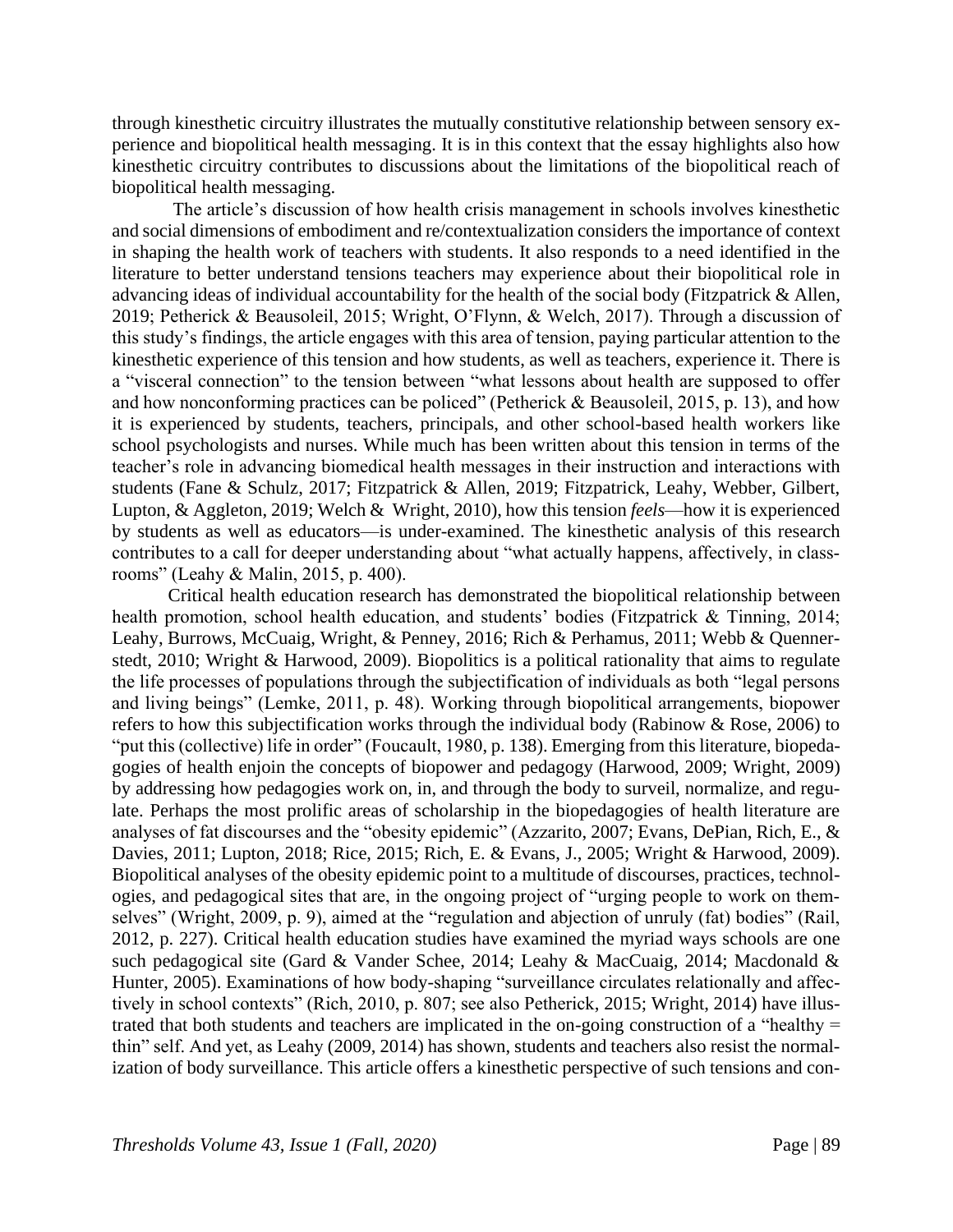tributes to "a more nuanced understanding of the embodied and affective workings of governmentality and its biopedagogies" (Leahy & Malin, 2015, p. 400) by focusing on kinesthetic experiences that resist the "global form of health" (Perhamus, 2010).

In this study, the kinesthetic dimensions of health meaning-making are evidenced by the thematic pattern of participants using visceral, sensory-based metaphors in their description and explanation of health. Grounded in the data of interview transcripts, play transcripts, field notes, and research memos, the lens of kinesthetic circuitry affords analysis of the way viscerality gets mobilized through interaction. Kinesthetic circuitry offers insight regarding the experiential transferences of power between people, including researcher/participant. Situated in critical health education scholarship and biopedagogies of health literature, kinesthetic circuitry directs one's analytic eye to the experiential transferences of power in health meaning-making.

## **Methodology: Situating Transcriptive Memo-writing**

Data for this qualitative study in an urban public elementary school was collected through semi-structured interviews with adults and through play with children over a two-year time period. There were 12 adult participants, comprised of teachers, principals, parents, nurses, social workers, and psychologists, and 5 child participants, comprised of kindergarten and first grade students. Constructivist Grounded Theory (Thornberg, Perhamus, & Charmaz, 2014; Charmaz, 2006, 2008; Clark, 2005) was employed to analyze the codes and categories which emerged from the data. Theoretical sampling, the process of applying emerging theory to guide data collection/analyses, helped to identify each step of the data collection, data analysis, and theory development of the research.

The mental map with which the researcher began this study was shaped by feminist Foucauldian insights about power, subjectivity, and human agency and by political sociological ideas about social structures and material conditions. Constructivist grounded theory (CGT) is situated in a productive tension, on the one hand calling for "constructing" the study's theoretical framework from the data, while on the other acknowledging that the researcher is already theoretically grounded. Grappling with this tension requires rigorous analytic reflection about the ways in which researcher/participant inter-subjectivity is "embodied methodology" (Finlay, 2005; Francombe-Webb, Rich, & DePian, 2014) and, also, a layer of the "ethnographic record" (Spradely, 1979). Treating this tension as part of the data, the research uses the novel method of *transcriptive memowriting* (Perhamus, 2010b), the act of writing a research memo *during* the interview transcription process, as part of its data analysis. In addition to transcriptive memos, the research employs common CGT methods: initial line-by-line coding; category building; mapping properties of categories and the relationships between categories; developing themes from these properties; and analyzing the presences and absences in these themes during initial write-up. It is through the process of transcriptive memo-writing that theories regarding kinesthetic experience, its assemblages, and circuitries emerge.

Transcriptive memo-writing builds on the grounded theory scholarship of Charmaz (2000; 2006; 2008) and Clarke (2005). Charmaz's work pushes the traditional grounded theory methods of Glaser and Strauss (1967) by incorporating constructivist ideas and acknowledging researcher subjectivity in the data collection/analysis processes, an approach to grounded theory that she calls constructivist grounded theory. In her grounded theory work, Clarke (2005) integrates postmodern notions of multiplicity and fluidity in a mapping strategy that analyzes research situations through a range of relevant contexts, a strategy she calls situational analysis. Transcriptive memo-writing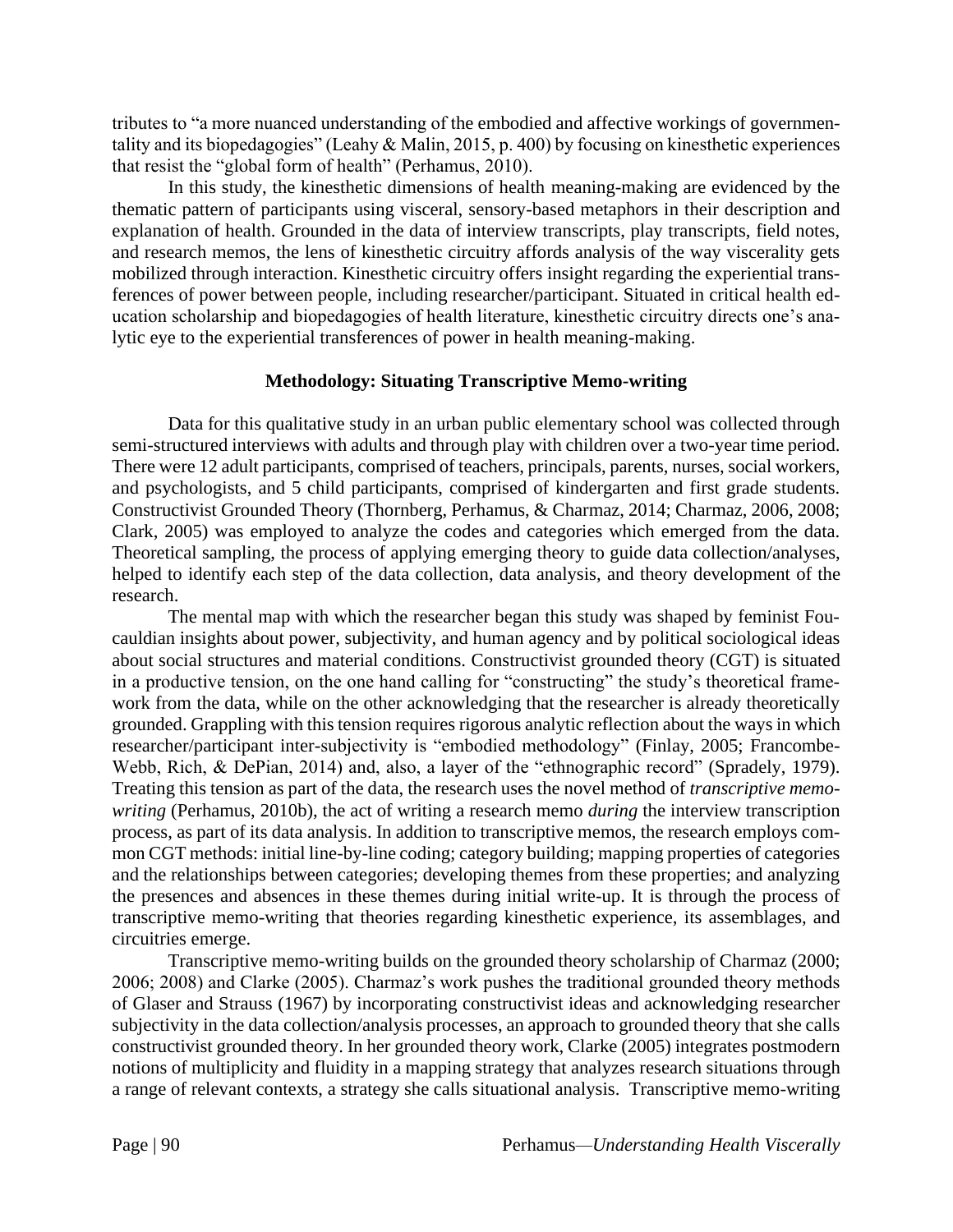incorporates the ideas of constructivism, researcher subjectivity, multiplicity and fluidity of meaning, and the importance of viewing a research situation through several contextual lenses. A simple strategy, it is the timing of transcriptive memo-writing (*during* the interview transcription process) that is key for pushing the grounded theory tool of memo-writing to a deeper analytic level.

In contrast to the typical CGT memo (Charmaz, 2006), transcriptive memos are not titled or re-worked through data analysis. The analytic refinement occurs during write-up but leaves the memo itself in tact as it was first written during transcription. When the researcher transcribes, the researcher kinesthetically re-experiences interview moments. Being "in" the interview once again, the researcher not only recalls the interview in more detail, the researcher is "there" again. Sensory memory is activated. The researcher can smell and hear the interview setting again. If a participant cried during part of the interview, hearing those tears again can stir emotion in the researcher that the researcher might have felt while doing the interview. Or, if the boundaries of being in the researcher role restricted the researcher's freedom to fully acknowledge the kinesthetic dynamics in that researcher/participant social interaction—that human moment—there is freedom during the transcription process to feel that which one originally kinesthetically contained.

Transcriptive memo-writing is a strategy for tapping into these sensory-activated moments and is a textual space for recording the researcher's kinesthetic experiences and analysis of these experiences. In this way, transcriptive memo-writing deepens the analytic reflection of data that more conventional memo-writing provides and keeps the data "open" to its theory-building capacity. The researcher's re-experience of the interview, now recorded in the transcript itself, becomes part of the ethnographic record. As part of the ethnographic record, the researcher's re-experience of the interview is textually visible, kinesthetically accessible material for self-reflexive analysis of how subjectivity becomes part of the interview. As both a method and a data source, transcriptive memos demonstrate how "data are a product of the research process…(and) subjectivities are embedded in data analysis" (Charmaz, 2008, p. 402). Cued into the kinesthetic aspects of data analysis because of how the researcher is kinesthetically animated in the memo-writing process, the researcher is positioned to be more affectively open to the kinesthetic circulations happening in the data. The theory of kinesthetic circuitry, and the related concepts of kinesthetic recontextualization and kinesthetic health assemblage, emerge through the data.

#### **Research Findings and Discussion**

In addition to the way that the theoretical framework of kinesthetic circuitry and the methodological strategy of transcriptive memo-writing emerged through the CGT process itself, this research yields findings about the *intimacy of health* and the *contingency of health*.

#### **The Intimacy of Health**

A primary research finding is that people make sense of health kinesthetically. Kinesthetic meaning-making foregrounds the role of viscerality, the dynamic bodily dimensions of health, and illustrates that health is more intimate and personal than the moral imperatives of the global form suggest.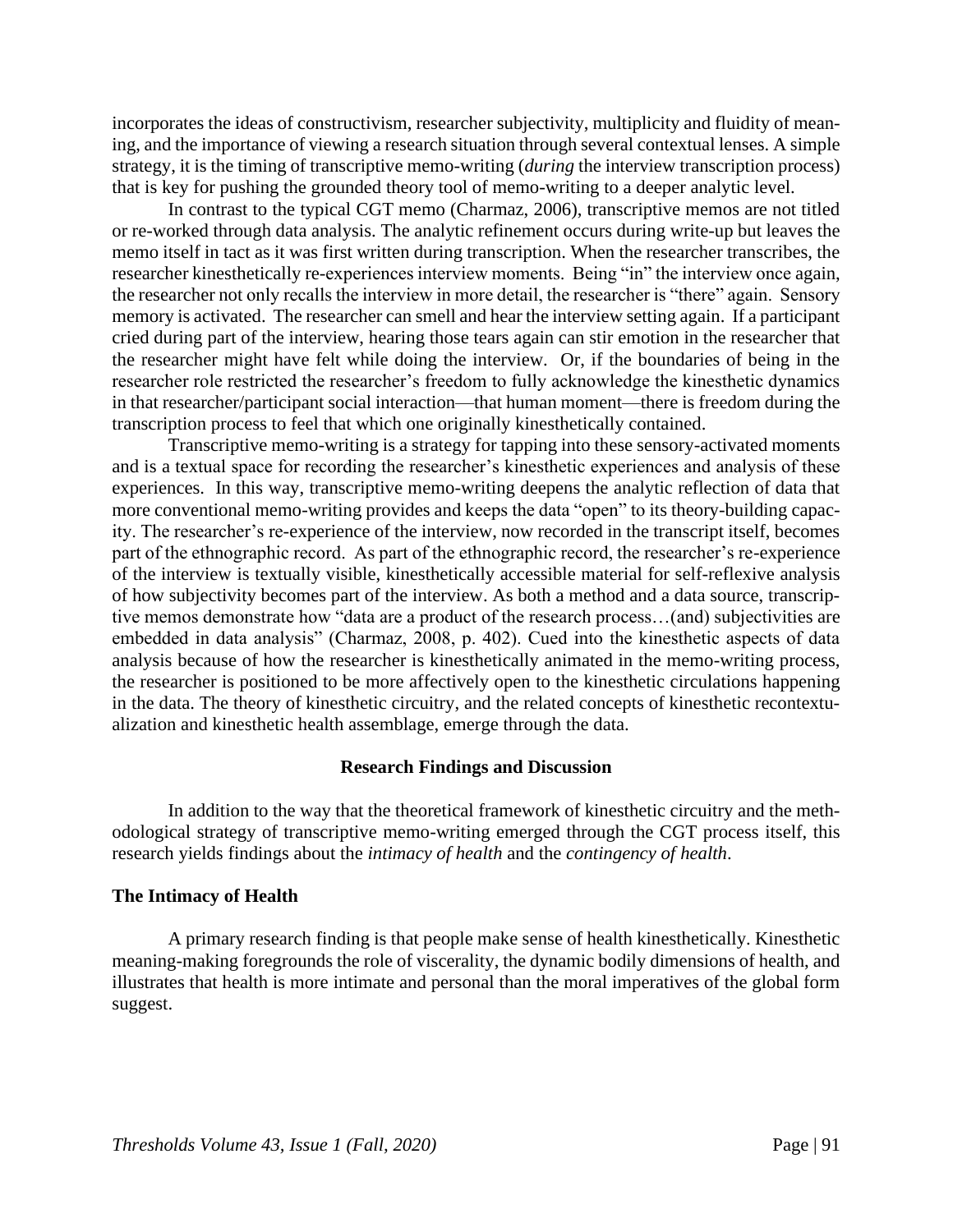## *Kinesthetic*

For the purposes of this paper, kinesthetic is defined as visceral, sensory-based experience that influences how one conceptualizes. Based in and through the body, kinesthetic experience evidences the role of the sensory in health meaning-making. For example, a principal research participant discussed the challenges of teaching young students and their families about healthy eating. In describing the limitations of operationalizing health messages in a diverse school setting, she shared,

Food and smells...are so close to your heart. Um, I'm getting a little emotional about it because I think of my sister-in-law whose mother died...and she wanted to recreate the Thanksgiving dinner of her mother. And everything she had cooking, and I remember her coming down the stairs in her house and going (sniffing, breathing in), Ah, my mom's here...And when you go to your grandmother's or your own family...and those smells are there, it's a visceral response... And I'm thinking about that now, and that was like fifteen years ago, but I remember how powerful a moment that was...I think, if you're going to make a great impact on people, you have to honor that...But you can't do it by calling a PTA (Parent/Teacher Association) meeting to talk about healthy food choices. (Principal Interview)

Reliving this moment, she physically breaths in the rekindled aroma of Thanksgiving dinner cooking. She touches her heart, rubbing it gently in a circular motion, feeling the emotionality of the memory; closes her eyes as she goes back in time and sees the people in the room; and rocks her body ever so subtly as she says, "...my mom's here." Now, fifteen years later, she is kinesthetically stirred by the textures of this sensory memory, and once again experiences the powerful entwinement of food and emotion. She finishes the story by exhaling slowly, uttering an elongated, "Ah…," as she opens her eyes and smiles. It is the feeling of this precise moment that she identifies as critical to reach with people for effective nutrition education, and she acknowledges that conventional health curriculum does not have such kinesthetic depth. Drawing from her sensory experiences with food and family, the principal connects the kinesthetic aspects of cooking and eating with the development of nutrition practices. Her personal experience with and connection to food influences her conception of appropriate and meaningful nutrition education.

## *Kinesthetic Recontextualization and Health Assemblages*

Recontextualization refers to a process of shifting health conceptions according to the particularities of specific contexts. *Kinesthetic recontextualization* is the viscerality of a context-specific conceptual shift. For example, in a kindergarten class, the teacher states that cooking with lard is "bad for you." This message conflicted with the cultural truths of a kindergarten student whose family makes tortillas with lard. This child's face was riddled with confusion, her body crunched over as she tried to make sense of how this cultural tradition, through which her family expresses love and togetherness, could be "bad." The student's kinesthetic experience of this message is evidenced by her body language, including a shift in posture, facial expression, and decreased engagement with the class discussion. In a subsequent interview, this student described her angst in trying to reconcile her new-found health knowledge with her fond attachment to cook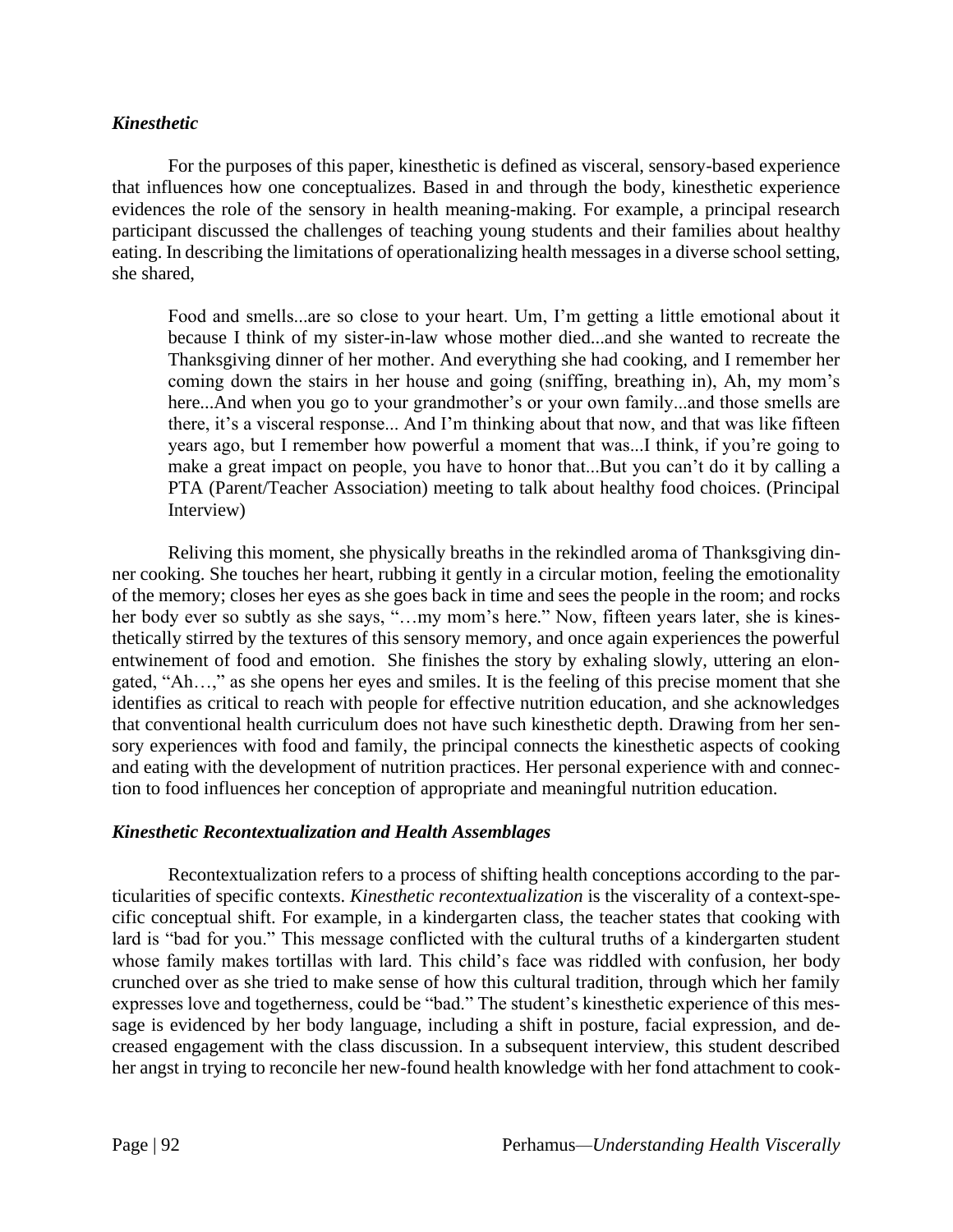ing with her family. She rejected the moralizing dynamic of this health message, stating confidently that she loved her abuela (who "is not bad"), but she was affected by the message's emphasis on risk and disease. She repeated, this time more quietly, that she loved her abuela but added that she did not want anything bad to happen to her grandmother. Kinesthetically experiencing a cognitive dissonance, the student was trying to reconcile the biomedical health message that saturated fats are "bad" with what she knew and experienced in her body—that sometimes cooking with love means cooking with lard.

Nuanced, multilayered, and felt through the body, the process of sorting through contradictions to make contextualized meaning is part of kinesthetic recontextualization. In this case, the moralizing messaging (about the use of lard) is complicated by the kinesthetic tension of a good/bad binary—the experience of the biomedical message becomes more fractured and comprised of partialities. Through the tensions, contradictions, and partialities, new, context-specific health meanings—*health assemblages—*emerge. A "composite concept" (Collier & Ong, 2005), an assemblage is a fluid "multiplicity, neither a part nor a whole" (Nail, 2017), that is constituted through heterogeneous elements and which can both take and resist form (Collier & Ong, 2005; DeLanda, 2006; Deleuze & Guattari, 1987; Fox, 2011; Nail, 2017; Perhamus, 2010). By tracing visceralities of in-betweenness, the lens of kinesthetic circuitry affords a way to analyze the recontextualizing dynamics of health assemblages, both in form and in process. Greater understanding of how students kinesthetically experience and kinesthetically recontextualize health can help teachers understand how specific health messages affect students, positively and negatively, an insight which can guide teachers to be more culturally responsive in their interactions with students. Had the teacher in the tortilla and lard story been equipped with knowledge about how her health instruction that day affected the student, she might have presented the curriculum without a moralizing message.

In a study about teacher practices in critical health education, Fitzpatrick and Allen (2019) found that teachers who question biomedical forms of health knowledge are also likely to simultaneously engage biomedical health information in their curriculum. Arguing that this can be a fruitful tension, they describe this pedagogy as a "pedagogy of uncertainty," one which embraces the "messiness" of criticality. The fluidity and shifting-ness of health recontextualizations, and the heterogeneity and partiality of health assemblages, exemplify both the messiness and fruitfulness of such a pedagogy of uncertainty, and provides warrant for embracing a position of criticality.

## *Kinesthetic Circuitry*

As previously stated, kinesthetic circuitry focuses on the sensory experience of affective exchanges between people. Kinesthetic circuitry is the way in which individually embodied experiences affect other people, are shared by other people, or have a social commonness among a group of people. It includes exchanges between researcher and participant. The researcher in the exchange below related kinesthetically to the student participant's story.

**Student**: We had a sub today (substitute teacher). She yelled a lot, all she did was yell. **Interviewer**: What did you think of that?

- **S**: I had a stomachache.
- **I**: What did it feel like in your stomach?

**S**: Like swords were stabbing me. (Kindergarten Student Interview)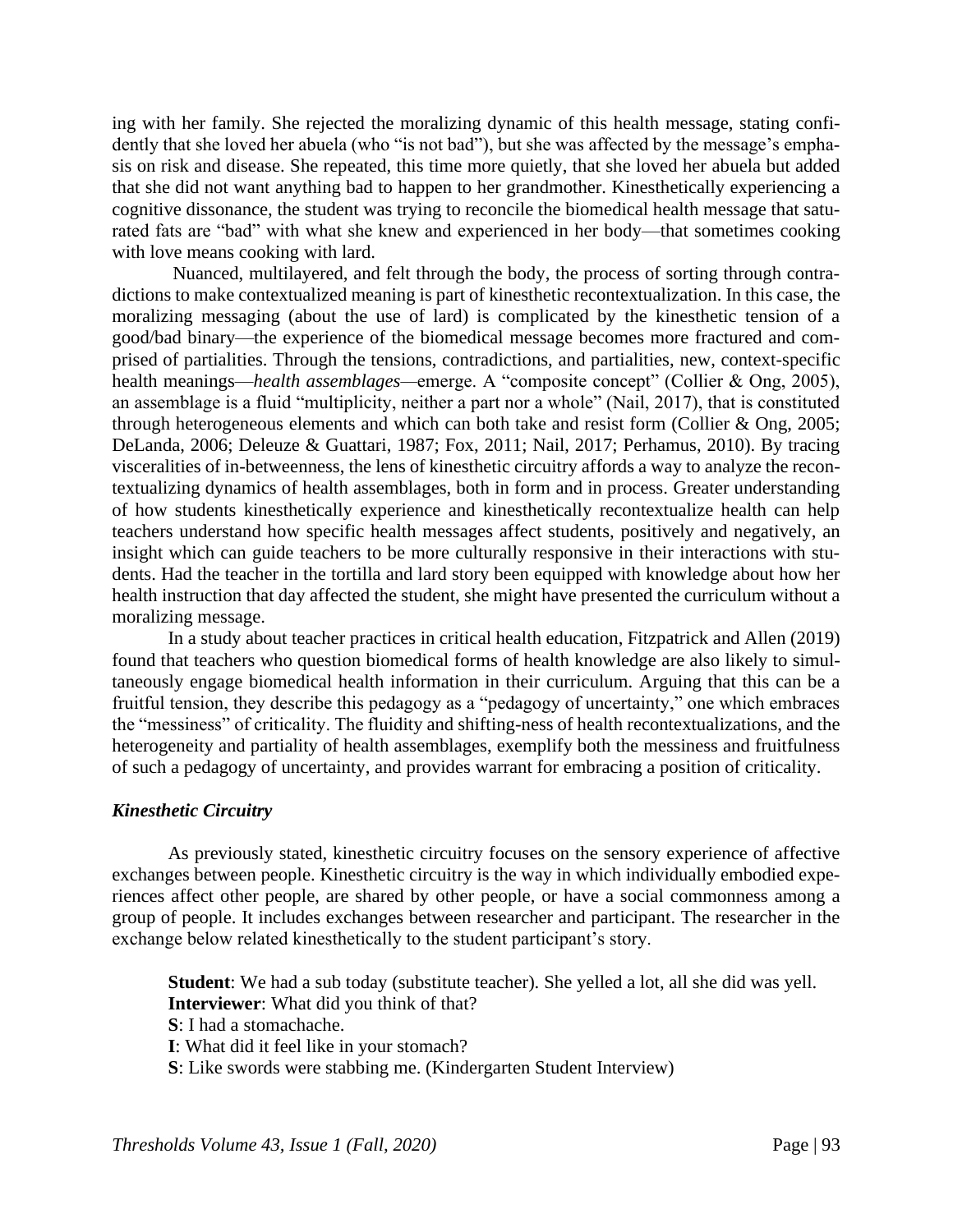The student told the researcher that he started feeling better once he got home—like the swords "were coming out." Stabbing penetrates, sends bolts of pain through the body, severs the skin and releases gushes of blood—and it repeats. With each sword that "comes out," there is less pain, less severing, and less blood, as the body returns to its state of equilibrium. His graphic metaphor highlights the kinesthetic dimension of a commonplace school occurrence—a yelling substitute teacher—and evidences the intimate and embodied ways students can experience school.

When this student told me, the researcher, about feelings swords in his stomach, I recalled my own experiences of being yelled at by a teacher and could relate to his physical reaction. Triggered in my body was the pain of a stabbing headache. As the student told me his story, I could feel the sharp and decisive pounding in my head and viscerally remember how incapacitating this kind of headache could be. It interrupts the flow of one's day, affects how one experiences other people, and makes concentration difficult. Stabbing pain demands attention, requires healing, is more pressing than the academic task of the moment.

During the transcription of this researcher/participant exchange, I re-experienced these sensations and recorded them in a transcriptive memo. Similarly, the following transcriptive memo (about sensing that I had missed an important opportunity to ask a child-participant a follow up question) illustrates kinesthetic dynamics of the researcher/participant relationship during data collection:

(Upon my taking a photograph of what Anthony had made while playing our game, he looks into the camera from his side. The flash had gone off.) **Anthony**: You look like, you see that, it's like hot black cotton. **Interviewer**: Uh hah. (Child Interview)

Although my guess is that his description of "hot black cotton" refers to the camera flash, I fail to confirm this with him. In my transcriptive memo I write,

I do not ask him what he means. I missed this invitation, and I am aware of my own kinesthetic tension during this moment. I am holding my breath, feeling tightness in my muscles. Although Anthony moves quickly from one thing to another, I experience his pace of playing the game as very slow, like he does each activity leisurely. My kinesthetic tension is about restricting my physical impulse to move him along, urge him to hurry up, ask him to stay focused. I restrict myself because I know and feel that I need to just stay in the moment with him. See him. Hear him. Enter his world of reference. Appreciate how he's navigating it. And yet, I am task oriented. Product driven. I made a game. We're supposed to play it. He's supposed to take his turns, go through the prompts I spent so much time agonizing over. I'm supposed to witness incredible narrative making. Then I'll go home and write about the amazing, deeply moving things the child said, did and made. This is my research. Thus the physical impulse, I guess. Apparently, I had not prepared myself for the "everydayness" of playing a game with a child. Actually, truth be told, I feel rather disappointed…(a feeling which registered at the time like a full-bodied sigh, and I realize that)…It is me that needs to shift. Which, of course, increases my kinesthetic tension, because even though I am not articulating all this in my head during this one moment of "it looks like hot black cotton," it is part of everything about me as I hear his comment and don't ask. (Transcriptive Memo)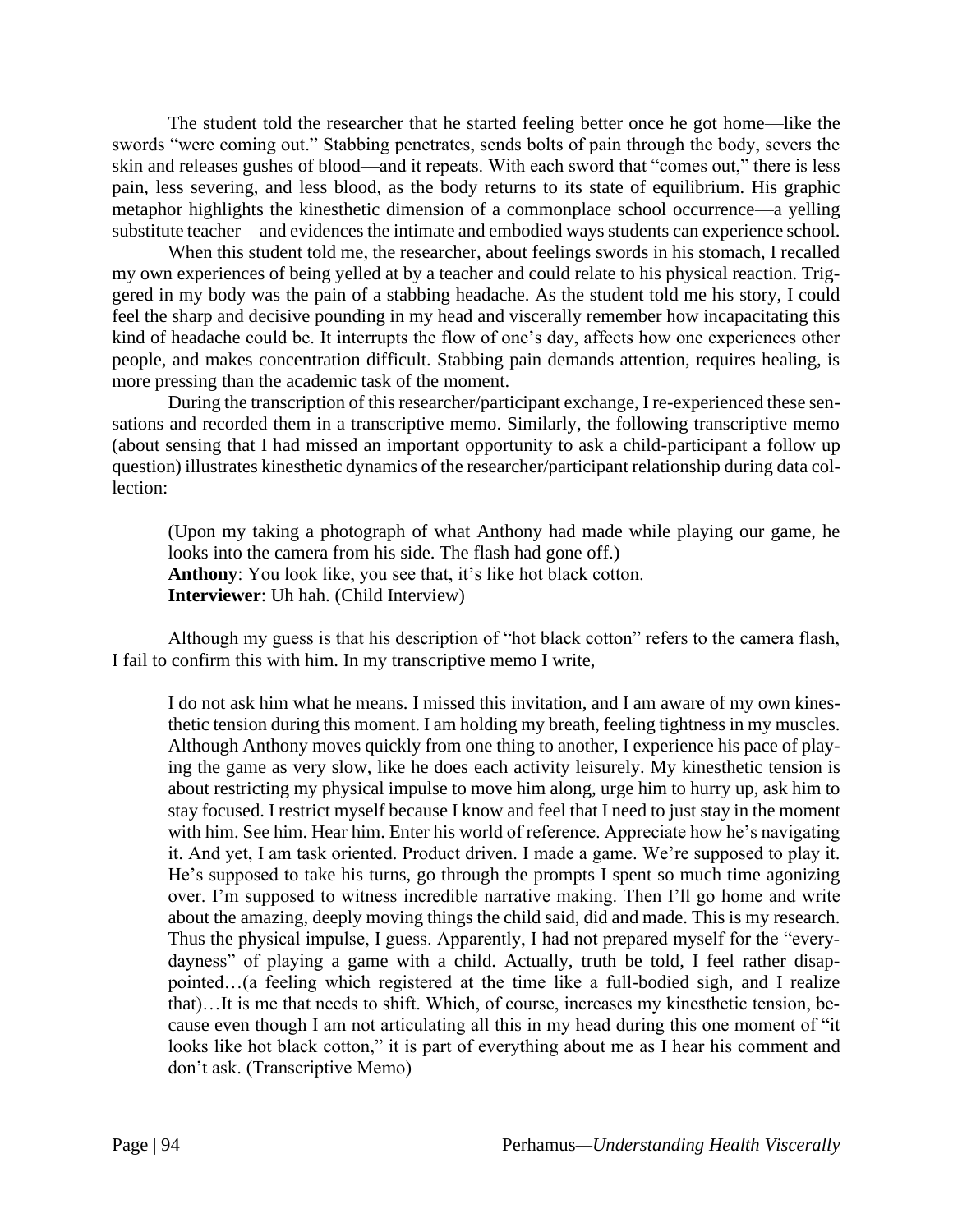When I coded this memo during data analysis, I noted the distinction I had made between head and body, and cringed, for I agree that that mind/body dualistic thinking is problematic (Bordo, 1993; Grosz, 1994). As tempting as it was to re-interpret the data of this memo during data analysis so that its theoretical development tightly aligned with my theoretical commitments, such an approach would have cut off part of the data. It would have been a disembodied analysis. Staying open to what the data are saying calls for acknowledging what one is experiencing in and through the body, always. Itself data, the transcriptive memo illustrates a "probing" of my "own embodied responses" (Finlay, 2005, p. 280), to better understand this particular research moment. Descriptive phrases like, "holding my breath," "tightness in my muscles," and "restricting my physical impulse," demonstrate a kinesthetic response to Anthony (kinesthetic circuity). My "cringing" during another round of data analysis signals that the body is implicated in the sensemaking of these kinesthetic responses as well.

#### **The Contingency of Health**

Again, a finding from this study is that when student health needs are high and school resources are low, school-based health promotion takes the shape of crisis management. The term "crisis" refers to situations in which the acuteness of immediate need exceeds available resources to meet these needs. "Management" is a term employed to indicate the ways that schools address crises systemically, while "intervention" refers to the direct action a school takes to address a particular crisis situation. As a health response, crisis management highlights the importance of context in assessing the crisis situation and in determining health priorities. A dimension of the visceral nature of health, crisis management demonstrates the contingency of health.

#### *Crisis Management*

While kinesthetic experience illustrates the viscerality of health, and kinesthetic circuitry demonstrates the sociality of health, crisis management amplifies the contingency of health. Through crisis management, health promotion is recontextualized by the needs of students in crisis. Assemblages of health which emerge through this recontextualization supersede official health curriculum, overriding biomedical health promotion messaging. Recontextualized health assemblages (1) are contextually specific (rather than decontextualized like global health forms); (2) prioritize physical and emotional safety (rather than general well-being); (3) determine action based on available resources (rather than assume human capacity); and (4) are present-moment oriented (rather than future oriented). Contingent upon the details of context, crisis management points to a "crucial present moment," wherein kinesthetic experience is intensified through the immediacy and urgency of the moment and action is determined by intervention needs. The intensification of the kinesthetic in crisis management and the corresponding tensions of competing health needs makes crisis management a keen opportunity for studying kinesthetic meaning-making. Such analysis demonstrates that the intimacy of health is inevitably bound up with its context.

A first grader, whose struggles with angry behavior has led to mental hygiene arrests at school, describes that her "mad parts are right here, everywhere (in her body)." When asked about what happens with her mad parts during a mental hygiene arrest, she said, "They get out." Resonating with this metaphor, the student's teacher describes her own experience of feeling out of control with anger as not having enough air to breath. "It's like I can't swallow enough air," and she kinesthetically relates to how this student might be feeling during a mental hygiene arrest,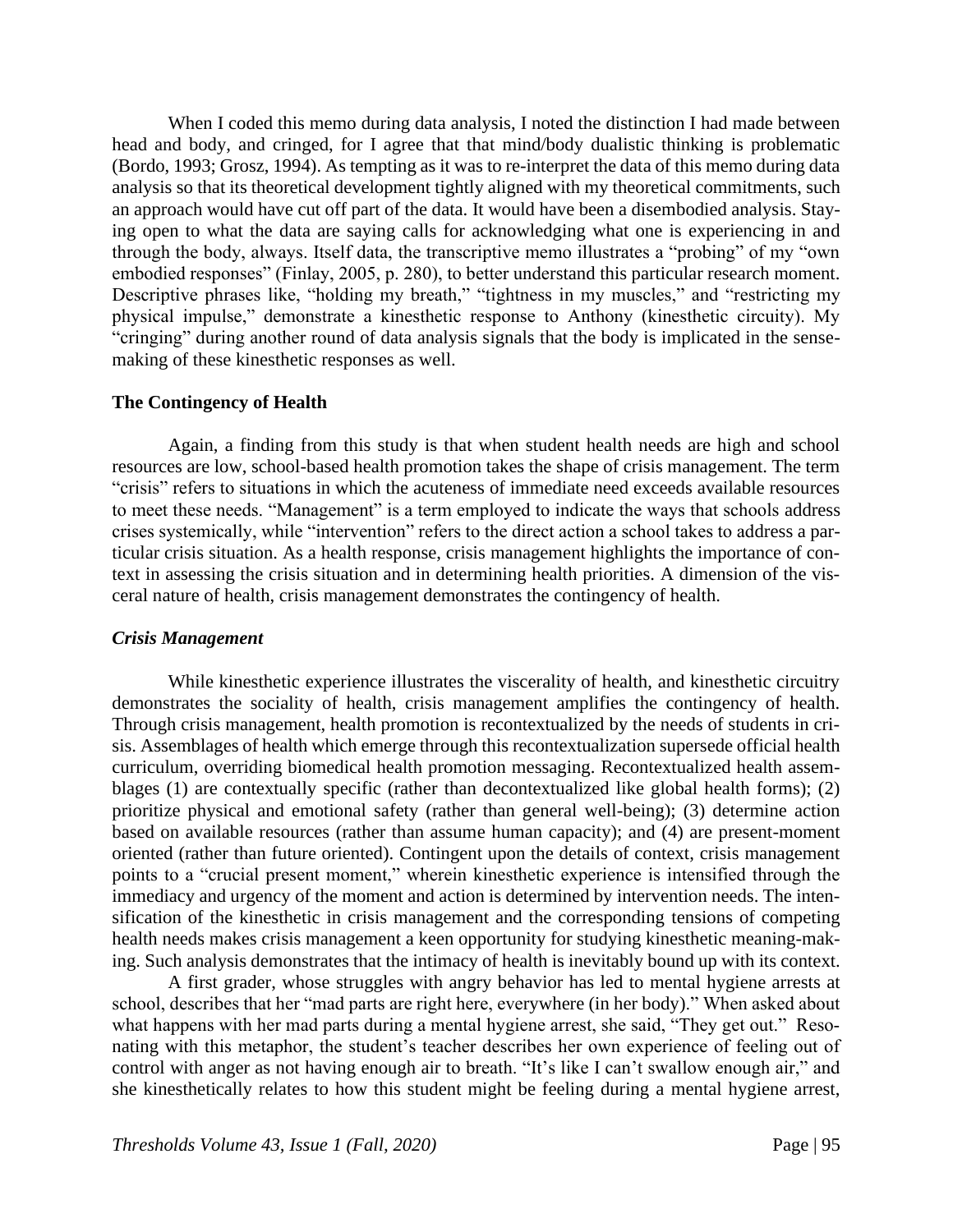"Sometimes I think she can't breathe either." The bodily escape of the "mad parts" yields an intervention, and the health work with this student becomes focused on anger management.

Describing how often she sees this cycle play out in schools, a principal told a story of needing to do mental hygiene arrests with students (i.e. police and paramedics bring the student to a hospital or treatment center for care regardless of the student's wishes).

I have chased little kids down the streets as they run out of the schools, and you think, Oh, my God, they're gonna be hit by a car. I have physically held students down for mental hygiene arrests and then watched as police take these little first and second graders and handcuff them in their car, just so that they'll settle down. Or put children on stretchers and bat them down as they try to fight you, and they don't settle. They won't stop, and they're screaming and cursing the whole time. And you bring them to the hospital, and the hospital releases them in an hour. And the cycle continues... And I think, how is it that our society is allowing children to get to such extremes, and still expect them to stay in school…I think the system takes too long to identify kids and get them the support that they need earlier… I've seen kids spitting and biting and punching and kicking and teachers doing a body-hold to maintain a child until the police can come and cuff them and put them in a car and take them away only to come back to school the next day. Nothing has changed and nothing is there to help the child…And these are the kids that are running the streets. (Principal Interview)

Chasing kids down the street reflects both a desperateness and a focused sense of purpose. Feeling the fear that they might get hit by a car, the principal runs after the kids in an acute emotional state. This heightened emotionality is intensified by the sounds and sights of the trauma scenes that follow: body-holds, police sirens; ambulance sirens; stopped street traffic; first responders arriving to the scene, fully armed and in uniform; handcuffed little hands still trying to fight; screaming; shouting; crying; cursing; the rolling out of stretchers; the body straps on the stretchers for restraining the children. The desperateness of the chase follows the children to the hospital, the teachers back to the classroom, and the principal back to running the school. Trauma recovery takes time. But the immediacy of the situation does not afford the privilege of time, for the police "…take them away only to come back to school the next day"—while the trauma is still fresh for everyone involved. Healing is now complicated by its compoundedness. Teaching and learning is situated in this crisis management context.

Describing another societal cycle, a mother research participant, who is also a vice-principal, talks about how homelessness impacts students and schools.

Working in the school every day. You see so much…I remember last year there was one student who, uh, came to school, and she was wearing the same clothing for like 3 or 4 days. And finally a teacher pulled her off to the side, and she told her that, um, this particular girl was in a foster home, and a parent was abusing her so she had left home and was staying with like different friends and so forth. So they found out…but um, a lot of them stay overnight in the building…I'd say fifteen kids were sleeping in the building at the beginning of the year. The night janitors would find them in there....they knew areas of the building we knew nothing about…You know, I don't think people realize, you know, how many homeless kids we have and just the different issues that stem from that. (Parent Interview)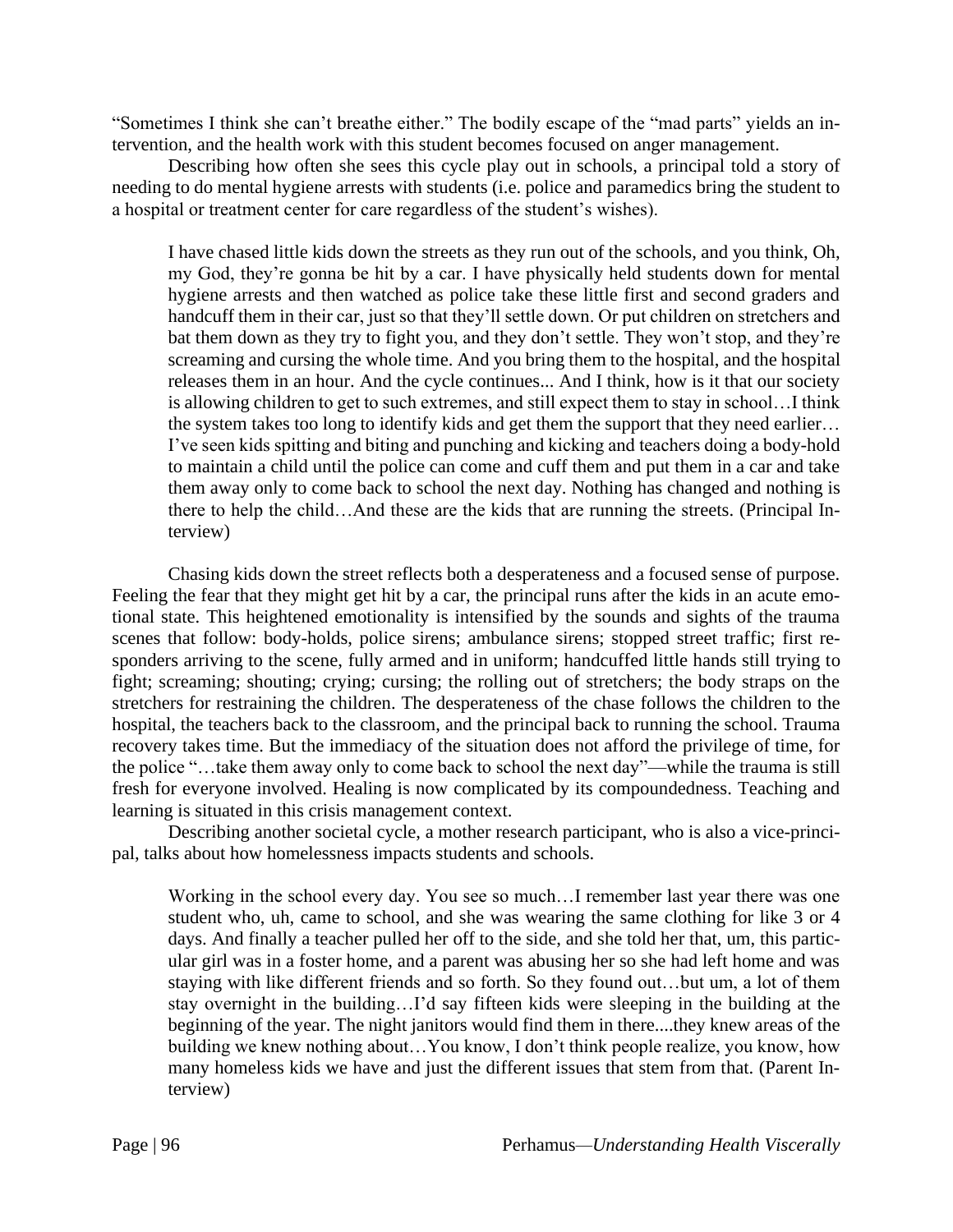Foster homes, child abuse, homelessness…these stories tell complicated tales of physical and emotional danger, violence, and insecurity. The destructive uprootedness of these stories is encapsulated in the image of youth sleeping in the shelter of their school. An academic hub by day, the school represents a refuge by night. And in the quiet stillness of their nighttime hiding spots, their secret is discovered by the custodial staff whose caretaking job now involves people. Although the school doors still open to a bustle of students come morning time, the nighttime discovery reverberates in multiple directions throughout the school day as teachers understand their student's behavior in a new context; school counselors and nurses offer more informed care; parent liaisons reach out to families with community service connections; and school administrators make decisions about what kind of shelter the school can offer its students. While the custodial staff may not find children sleeping in the school's hiding spots the next night, the children are still on the run from abuse and homelessness, and the school must still find a way to absorb and manage the cyclical nature of these crises.

When students are experiencing body-holds, mental hygiene arrests, and homelessness, biomedical health messages, such as "get enough sleep," fall short of reaching the granularity of students' lives. Contextual details of the crisis, such as the direct, tangible impacts of being homeless or experiencing a mental hygiene arrest, are the conditions through which people kinesthetically assemble health meaning. Because crisis management is particular to the crises it is managing, each new crisis calls for distinct interventions and coping strategies, making crisis management an ever-emergent set of definitions and practices that are contingent upon the details of the context.

#### *Poverty*

Poverty is a common denominator to a multitude of health crises. Poverty's prevalence in schools and health crises situations is evidenced by a school nurse participant's calling it, "The life issue" that "is connected to everything." Interviews with the school nurse, psychologist, social worker, and physical education teacher reveal a pattern of school-based health workers associating socioeconomic circumstances with one's capacity to "be healthy." A school nurse participant describes poverty's impact on health circumstances which, in turn, affect a student's experience of school.

I've seen a lot of class issues. Families don't have the money; they don't have the resources to do what they need to do. There may be a free clinic but if you don't have the money for the bus you can't get to the free clinic, but children can't be at school without their immunizations. And then there's issues like children with lice, who can't be treated, can't come to our school because they haven't been treated because the lice shampoo is \$5.00 and you have to get to the store to get it and that's just the treatment. Then you have to, you know, the entire apartment, you have to do the linens and the bedding and financially that's more than some people can do, to do what they need to do to get the child back in school. (School Nurse Interview)

This story points to kinesthetic aspects of health and poverty—feeling physically and emotionally exhausted, feeling drained by the wear and tear on one's body from relying on the city's inefficient and unpredictable public transportation system, feeling overwhelmed by competing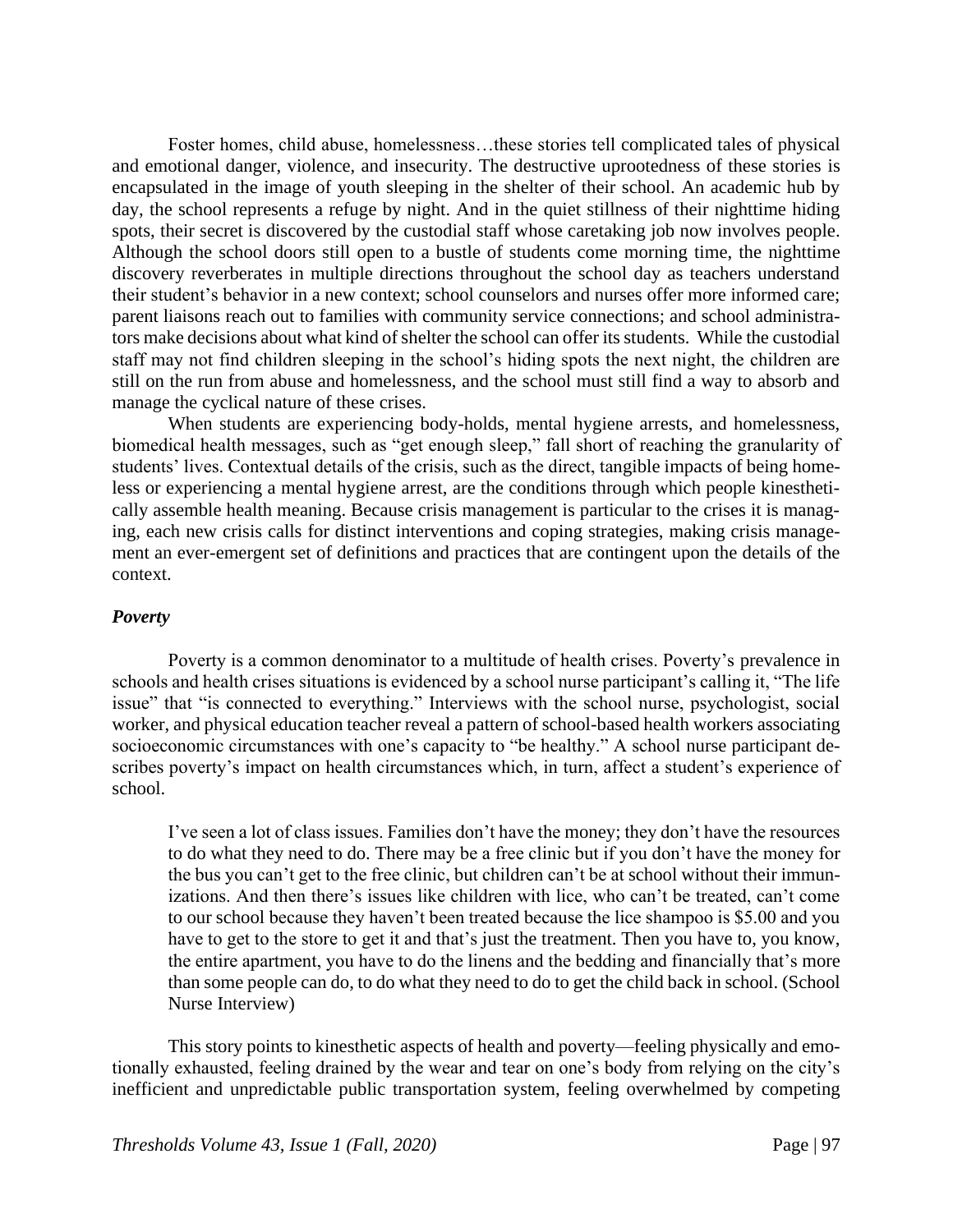basic needs, experiencing the self-knowledge of not being able to fully take care of the child's health needs. At the end of a long work day, the parent in this story has neither the time, money, nor energy to do "the entire apartment," a step required for getting rid of the lice and making it possible for the student to attend school. While the objective of being lice-free might appear relatively straightforward, accomplishing this objective is complicated by the limitation of material and emotional resources. And, so, this student has chronically recurring lice, which is physically uncomfortable, socially isolating, and it prohibits school attendance. At the time of the interview, the student had left and returned to school six times, evidencing the nurse's words that lice treatment is "more than some people can do." In response to this situation, the school has sent lice treatment products home with the student. It is an important school support and intervention, but it is momentary and cannot, in and of itself, break the poverty entrenched lice cycle.

Identifying sleep deprivation as another chronic problem with students, a school psychologist describes the way poverty can elongate how one experiences the day and tax the body with stress.

Lack of sleep I think is a huge concern for kids...I deplore the late bedtimes, but I also understand what it's like from the working person's point of view. So I've got a couple kids, I'm a single parent, and my kids are in daycare, so I've got to take the bus from work to daycare, pick up the kids, get another bus to go home, I don't have a car. Any time we go to the grocery store or we got to take the clothes to the laundry mat or that kind of thing…I have to use public transportation, so then by the time we're getting home its 6:30, I still got to get dinner, the kids got homework, there's baths and then we got to get ready to start it all over again tomorrow. (School Psychologist Interview)

Contextualizing a student's fatigue with the realities of living, working, and raising a family in poverty, the school psychologist considers sleep deprivation to be one of the horrendous home situations which affects students at school. By connecting poverty to sleep patterns, the psychologist identifies a concrete illustration of the relationship between poverty, sleep, and school engagement. When she shares her story within the research context, the kinesthetic circuitry between researcher and participant is again evident. As the researcher conducting the interview, I could mentally picture the sequence of events she outlined and kinesthetically connect to the profound kind of exhaustion poverty induces. A single mother living below the poverty line and raising two children at the time of this research, my body ached from kinesthetically relating to how poverty can feel: muscle soreness; stress headaches; physical tension and fatigue from realizing that there is not enough time in one day to take care of things; physical and emotional weariness from realizing that after a very long day, there is still more that needs to get done; and the anxiety in every fiber of my being about not having enough money to pay the rent, buy groceries, get the kids new shoes as their feet grew, etc. As I made sense of the severity of poverty's impact on health, I recalled my own kinesthetic experience of poverty. Through the kinesthetic circuitry of the researcher/participant relationship, there was a kinesthetic flow of sense-making that affected how the researcher understood the participant story. This kinesthetic circuitry is also data.

## *Biopolitical Implications of Kinesthetic Circuitry*

Understanding power in a Foucauldian sense as productive relations that are exercised throughout the social body (Foucault, 1980), this article defines "political" as the effects generated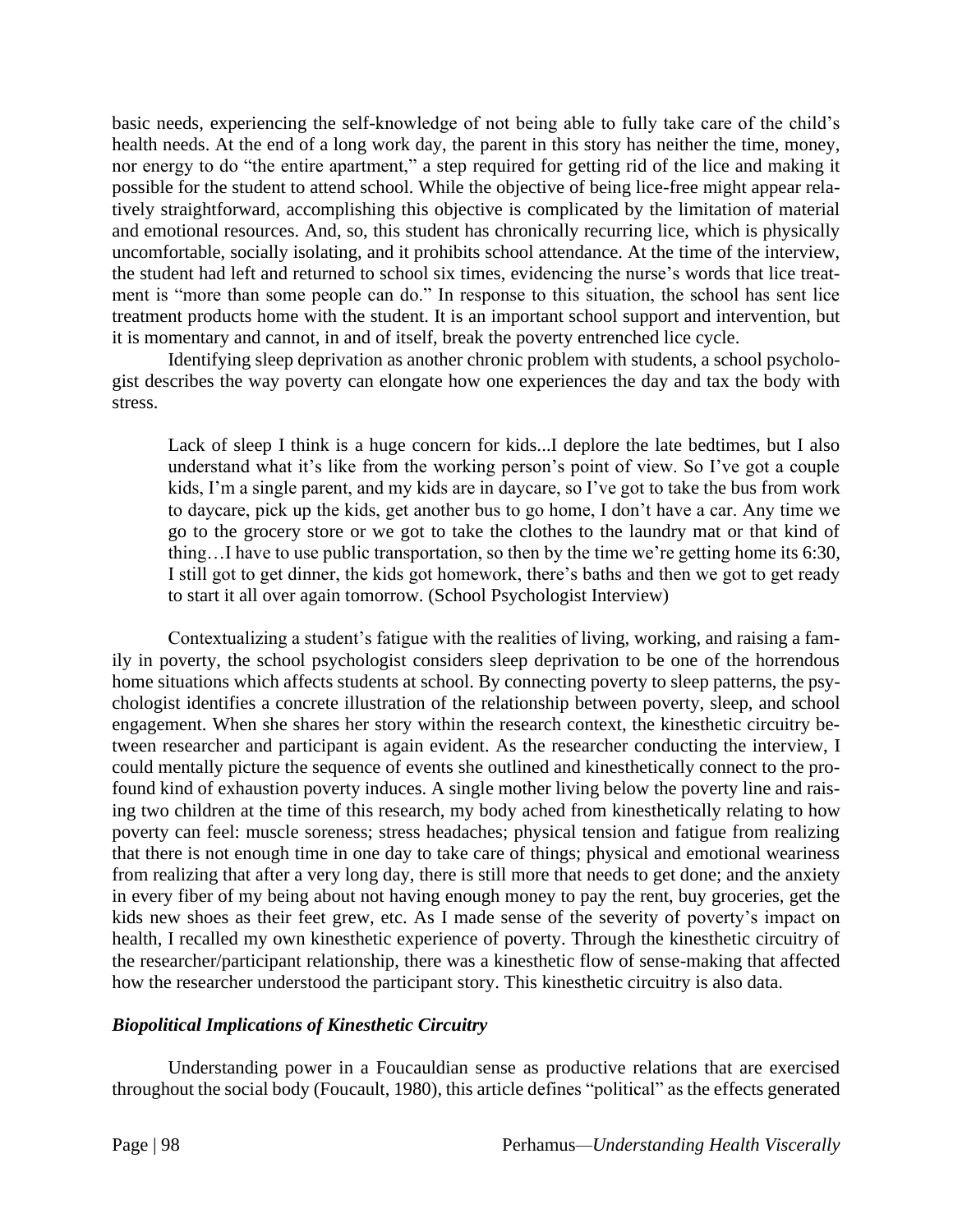by interactions of power-relations. Kinesthetic circuitry analysis offers a way to examine how these effects travel between bodies, affording theoretical exploration of how this traveling circulates power between the individual and the social body. For example, the principal's narrative about mental hygiene arrests is political in this sense, both in terms of effects travelling between student and principal, and in terms of the way that power circulates between the social systems of policing and individual students. The relationality and sociality of health, demonstrated through the intimacy and contingency of health, point to the traveling of these effects.

Simultaneously intimate and contingent, kinesthetic circuitry encapsulates, and is co-constitutive of, the effects generated by interactions of power-relations. It is an analytic framework that understands visceral experience as fluid, relational, contextual—and political. Deeper understanding of how power operates viscerally can yield greater capacities for resistance to normative health messages and more nuanced insights about the political implications of how the visceral circulation of power travels between and upon bodies. For example, the first-grade student who resisted the normative health message that cooking with lard is bad determined, through a process of kinesthetic circulation, that sometimes, "Cooking with love means cooking with lard." Making sense of kinesthetic distributions of power involves registering the sensation of the kinesthetic experience itself.

Understanding the political implications of kinesthetic circuitry is, arguably, a collective process of this kind of registering—a social body kinesthetic embodiment. In her writing about the bodily experience of illness, Susan Griffin (1999) describes the importance of being able to name one's experience and reflects on the way that this individual body-articulation is part of a healing process upon which the democracy of the social body depends. She writes,

The return of bodily experience to public consciousness has great implications…for democracy...Those who lose the authority of experience can no longer govern themselves. (1999, p. 291)

For the purposes of this article's discussion, naming refers to the process of sensory sensemaking. When meaning registers for someone, the visceral experience is "named." The affective exchanges of kinesthetic circuitry animate a social recognition of individually embodied experience. Visceral responses between people, like the students and educators of this study, are communications of social recognition. The kindergarten student who relates his feeling that swords are "stabbing" him is naming his affective response. The first grader whose body slouched when told that cooking tortillas with lard was bad was communicating, through her body, a discomfort with the health message. The principal's terror as she runs down the street after children is communicating her fear through her body: frantic running, scared look in the eye, and determination chiseled on her face. These examples illustrate how kinesthetic experience is circulated among people whose social interaction is a series of visceral communications. The ways in which kinesthetic expressions register between and among bodies point to the meaning-making, including the naming, aspect of kinesthetic circuitry. It is precisely this kinesthetic naming that registers during kinesthetic recontextualization which can resist the normativity of the global health form.

Through kinesthetic recontextualization, biopolitical dynamics can shift and concepts can be reassembled with new meanings. As exemplified in the crisis management scenarios, the health idea of safety takes on particular meaning when a child is thrashing in the middle of the street. The immediacy of the moment is characterized by the flush of the teacher's worry, the frenetic running of the child, and the siren sounds of first responders rushing to the scene. The kinesthetic circuitry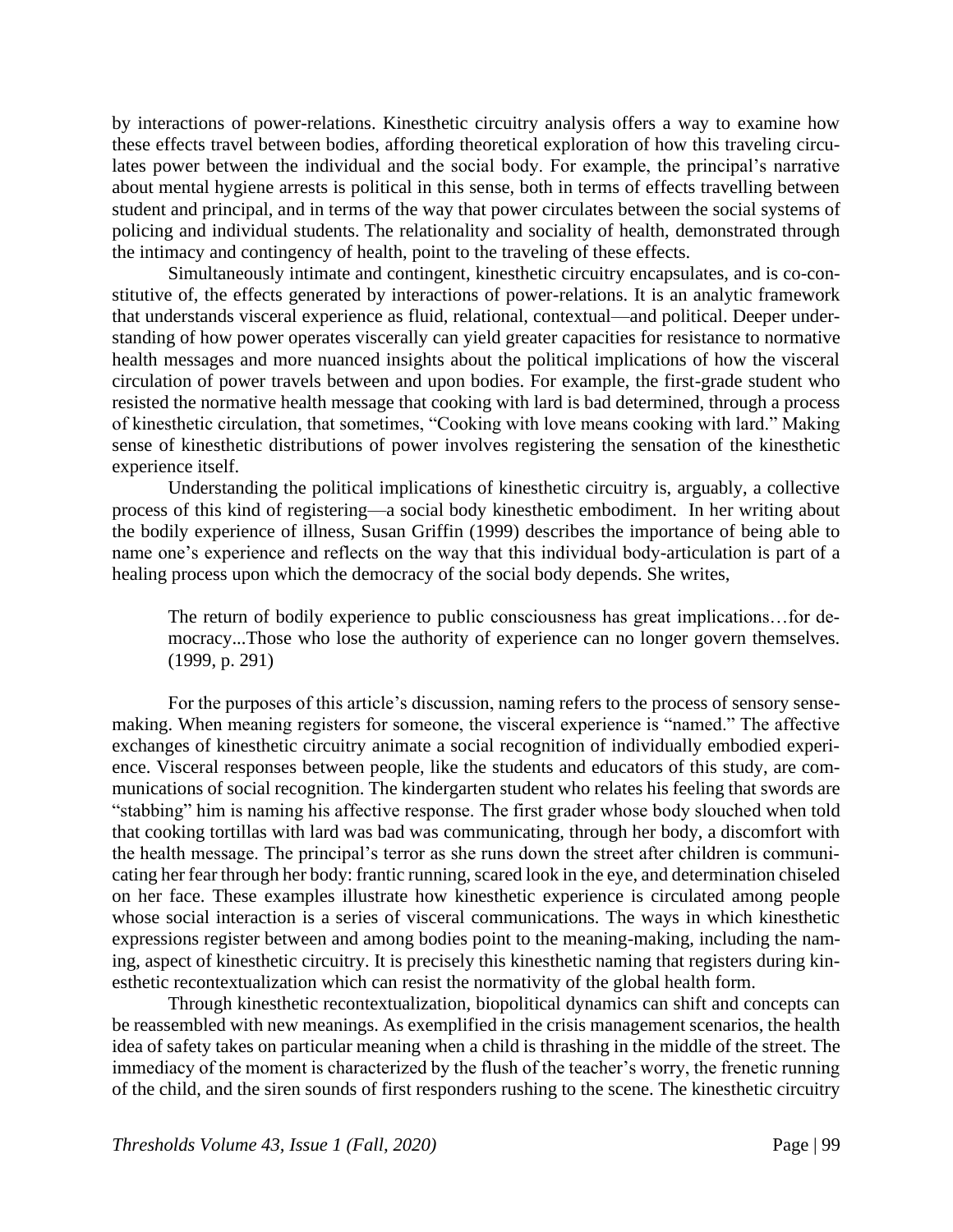charged in this moment recontextualizes the meaning of safety and risk in keenly context-specific ways. If the kinesthetic aspects of this moment could be understood by the social body, it might invite a public consciousness about the acute health needs of some children. An embodied, kinesthetic understanding of safety and risk might honor the authority of experience.

Illustrating kinesthetic circuitry, a kindergarten teacher shares a pedagogical metaphor: Kindergartners are sponges and my concept of being a sponge is that you can take anything that comes your way in, but then learn how to squish it, and let go of anything that you don't want—and keep what you do want. (Kindergarten Teacher)

It is a common metaphor in the U.S.—kids are sponges. Usually people are referring to how children absorb everything. This metaphor is different and speaks to the heart of this article. It is not that children absorb everything; it is that they can "take anything that comes (their) way in" and learn how "to squish it and let anything that (they) don't want go and keep what (they) want." Many children spend their childhoods having to suck up a lot they do not want. Having absorbed difficult life experiences as a child himself (e.g. witnessing stabbings, seeing people jump off roofs, learning that his mother had once been a live U.S. military target), one participant teacher learned to metaphorically squish the pain out of his body. Knowing that he does not want violence and oppression in his body, he squishes it out through kinesthetic recontextualizations. The health assemblages which emerge from squishing the pain out and "letting it go" reflect the parts that he wants to "keep." Like many people with marginalized identities, he developed strategies for dealing with oppression. The sponge metaphor represents one such strategy, and he states that he wants his students to learn how to "squish" out the oppression, "let go" of the pain, and "keep" the resiliency. To support the large population of minority student identities at this school, he pedagogically weaves the sponge metaphor into his daily teaching practice, thereby resisting global-form health messaging. Students learn to "squish" the oppressive aspects of health messaging out of their bodies, which is a practice of resiliency. Again, the kinesthetic circuitry between the individual body and the social body, the biopolitical relationship invoked in this sponge metaphor, is one of the individual body resisting oppressive aspects of the social body with a goal of fostering a more inclusive, equitable social arrangement.

The implications of children learning this embodied practice are enormous. Recalling the five year-olds going through mental health arrests; the homeless children sleeping in the school; and the children who may not know that they are "somebody," the article argues that the biopolitical implications of kinesthetic circuitry include a visceral redistribution of power—a kinesthetic circulation of sensation that shifts one's meaning-making in ways that are rooted in contextual particularities. For example, a student may absorb the message, "I am overweight," but squish out the fatness stigma associated with this message, and keep the knowledge that, "I am somebody." In this way, the valuating health message ("I am fat") is recontextualized through the kinesthetic ("I feel sad and angry in my stomach when I am called fat"), forging a new health assemblage ("I am not my weight; I am somebody"). Extending this individualized example to populations of people offers insight into how a shift in meaning-making can shift the meaning itself.

Remembering Leahy & Malin's (2015) call for "a more nuanced understanding of the embodied and affective workings of governmentality and its biopedagogies" (p. 400) provides a political impetus for considering how the students' and educators' kinesthetic experiences/exchanges/meaning-making can resist global health forms' biopolitical reach. Students experiencing school as a refuge in the homeless children example demonstrates the sociopolitical complexity of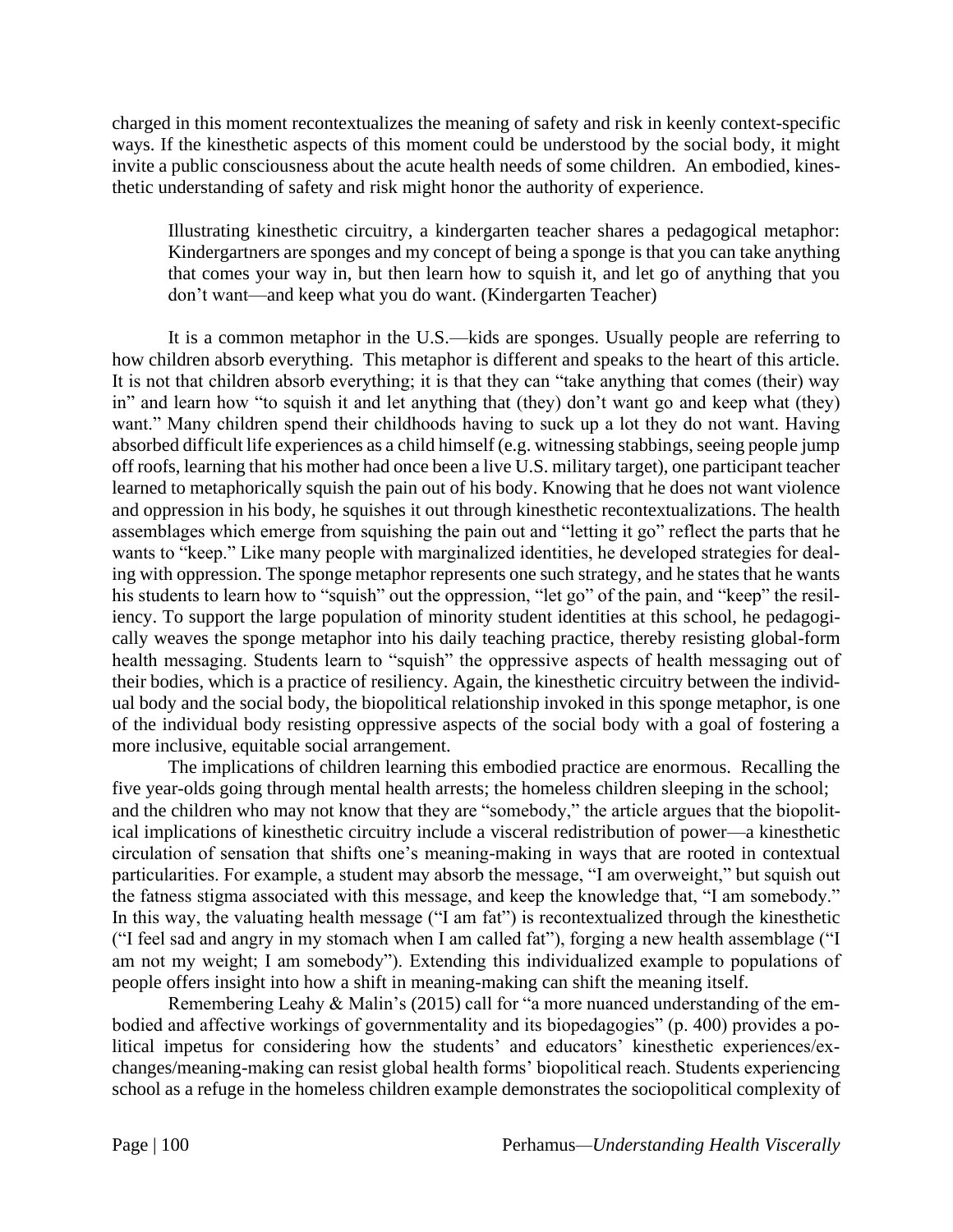the health message to "get enough sleep" and shows how the school is not just an external building, but also a place of embodied experience. The researcher's visceral connection to the lived realities of poverty in the school psychologist's story illustrates how the body is implicated in the meaningmaking of kinesthetic circuitry and shows how the reciprocity of viscerality is highly contingent. Normative messages about safety are complexified in the narrative about young students running down the street, resisting handcuffs, screaming, crying, fighting and shows that the physicality of safety is acute. These stories exemplify a relationship between viscerality, meaning making, and biopower, and they demonstrate the resistive, resilient power of kinesthetic circuitry.

#### **Conclusion**

Finding that people make sense of health kinesthetically and that health promotion takes the shape of crisis management when needs exceed resources, this study evidences that health meaning-making is porous to viscerality. Making sense of health in ways that are both kinesthetic and contextual (kinesthetic recontextualization) acknowledges the dynamic dimension of viscerality and points to the embodied sociality of health. As contexts shift, experiences shift (and vice versa)—and the recontextualized kinesthetic experience yields new health meanings (health assemblages). Illustrated through the intimacy of health (viscerality) and contingency of health (contextuality), kinesthetic circuitry speaks to the experiential transferences of power between people. Through these transferences of kinesthetic circuitry, power is redistributed, highlighting the political implication of kinesthetic circuitry. A kinesthetic circuitry analysis can yield insight about the experiential ways people make sense of health.

In the work of teaching, especially in the ways that teachers are positioned to translate standardized curriculum with students, the constructs of kinesthetic and kinesthetic circuitry, as pedagogical frames, meaningfully foreground the role of the experiential. Somatic memories and experience resist the potentiality of culturally decontextualized health promotion and directs the analytic eye toward the experiential "grit and heart" of schools' health story of crisis management. Deeper understanding of how young children and their educators kinesthetically come to define health can offer insight into how to resist decontextualized biomedical definitions and support culturally and context-specific health assemblages.

#### **References**

- Azzarito, L. (2007). "Shape up America!:" Understanding fatness as a curriculum project. *Journal of the American Association for the Advancement of Curriculum Studies, 3*, n.p.
- Blackman, L. (2012). *Immaterial bodies: Affect, embodiment, mediation*. Thousand Oaks, CA: Sage.
- Bordo, S. (1993). *Unbearable weight: Feminism, Western culture, and the body*. Berkley, CA: University of California Press.
- Bunton, R., Nettleton, S, and Burrows, R. (Eds.). (1995). *The sociology of health promotion: Critical analysis of consumption, lifestyle and risk*. New York, NY: Routledge.
- Charmaz, K. (2006). *Constructing grounded theory: A practical guide through qualitative analysis.* Thousand Oaks, CA: Sage.
- Charmaz, K. (2008). Constructionism and the grounded theory. In J.A. Holstein & J.F. Gubrium (Eds.), *Handbook of constructionist research* (pp. 397-412). New York, NY: The Guilford Press.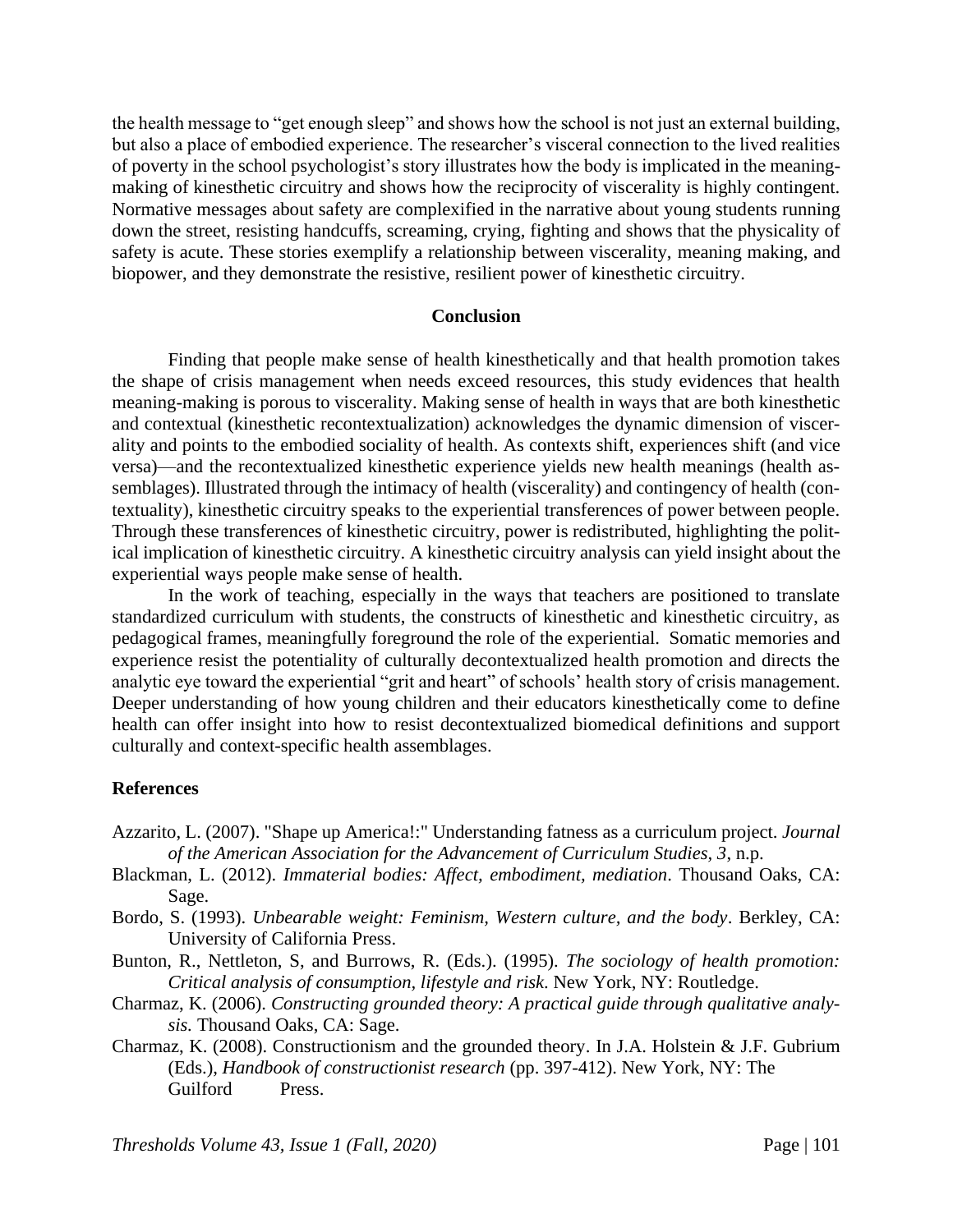- Charmaz, K. (2000). Constructivist and objectivist grounded theory. In N. K. Denzin & Y. Lincoln (Eds.), *Handbook of qualitative research* (2nd ed., pp. 509–535). Thousand Oaks, CA: Sage.
- Clark, A. (2005). *Situational analysis: Grounded theory after the postmodern turn*. Thousand Oaks, CA: Sage.
- Clough, P.T. & Halley, J. (2007). *The affective turn: Theorizing the social*. Durham, NC: Duke University Press.
- Collier, S. & Ong, A. (2005). Global assemblages: Anthropological problems. In A. Ong & Collier, S. (Ed.) *Global assemblages: Technology, politics, and ethics as anthropological problems,* (pp. 3-21). Malden, MA: Blackwell Publishing.
- DeLanda, M. (2006). *A new philosophy of society: Assemblage theory and social com plexity.* New York, NY: Continuum Books.
- Deluze, G. & Guattari, F. (1987). *A thousand plateaus: Capitalism and schizophrenia.* Minneapolis, MN: University of Minnesota.
- Evans, J., De Pian, L., Rich, E., & Davies, B. (2011). Health imperatives, policy and the corporeal device: Schools, subjectivity, and children's health. *Policy Futures in Education*, *9*(3), 328-340.
- Evans, J., Rich, E., Allwood, R. & Davies, B. (2008). Body pedagogies, p/policy, health and gender. *British Education Research Journal (BERJ), 34*(3), 387-402.
- Fane, J. & Schulz, S. (2017). Working against 'pedagogic work:' challenges to engaging preservice teachers in critical health education. *Health Education, 117*(5), 511-528.
- Finlay, L. (2005). 'Reflexive embodied empathy:' A phenomenology of participant-researcher intersubjectivity, *The Humanistic Psychologist, 33*(4), 271-292.
- Fitzpatrick, K. (2014). Critical approaches to health education. In K. Fitzpatrick & R. Tinning (Eds). *Health education: Critical perspectives* (pp. 178-189). New York, NY: Routledge.
- Fitzpatrick, K. & Allen, J. (2019). What does critical health education in schools look like?: Two ethnographic narratives of critical practice. *Health Education Journal, 78*(6), 647-661. doi: 10.117/00 0178986919848022.
- Fitzpatrick, K., Leahy, D., Webber, M., Gilbert, J., Lupton, D., & Aggleton, P. (2019). Critical health education studies: Reflections on a new conference and this themed symposium. *Health Education Journal, 78*(6), 621-632.
- Fitzpatrick, K. & Tinning, R. (Eds.) (2014). *Health education: Critical perspectives*. London, UK: Routledge.
- Foucault, M. (1980). *The history of sexuality, volume 1: An introduction* (R. Hurley, Trans.). New York, NY: Vintage/Random House.
- Fox, N. (2011). The ill-health assemblage: beyond the body-with-organs, *Health Sociology Review, 20*(4), 359-371.
- Francombe-Webb, J., Rich, E., & De Pian, L. (2014). I move like you…but different: Biopolitics and embodied methodologies. *Cultural Studies-Critical Methodologies, 14*(5), 471-482.
- Gard, M. & Vander Schee, C. (2014). Schools, the state and public health: Some historical and contemporary insights. In K. Fitzpatrick & R. Tinning (Eds). *Health education: Critical perspectives* (pp. 61-74). New York, NY: Routledge.
- Glaser, B., & Strauss, A. (1967). *The discovery of grounded theory: Strategies for qualitative research.* Mill Valley, CA: Sociology Press.
- Gregg, M. & Seigworth, G. (Eds.) (2010). *The affect theory reader*. Durham, NC: Duke University Press.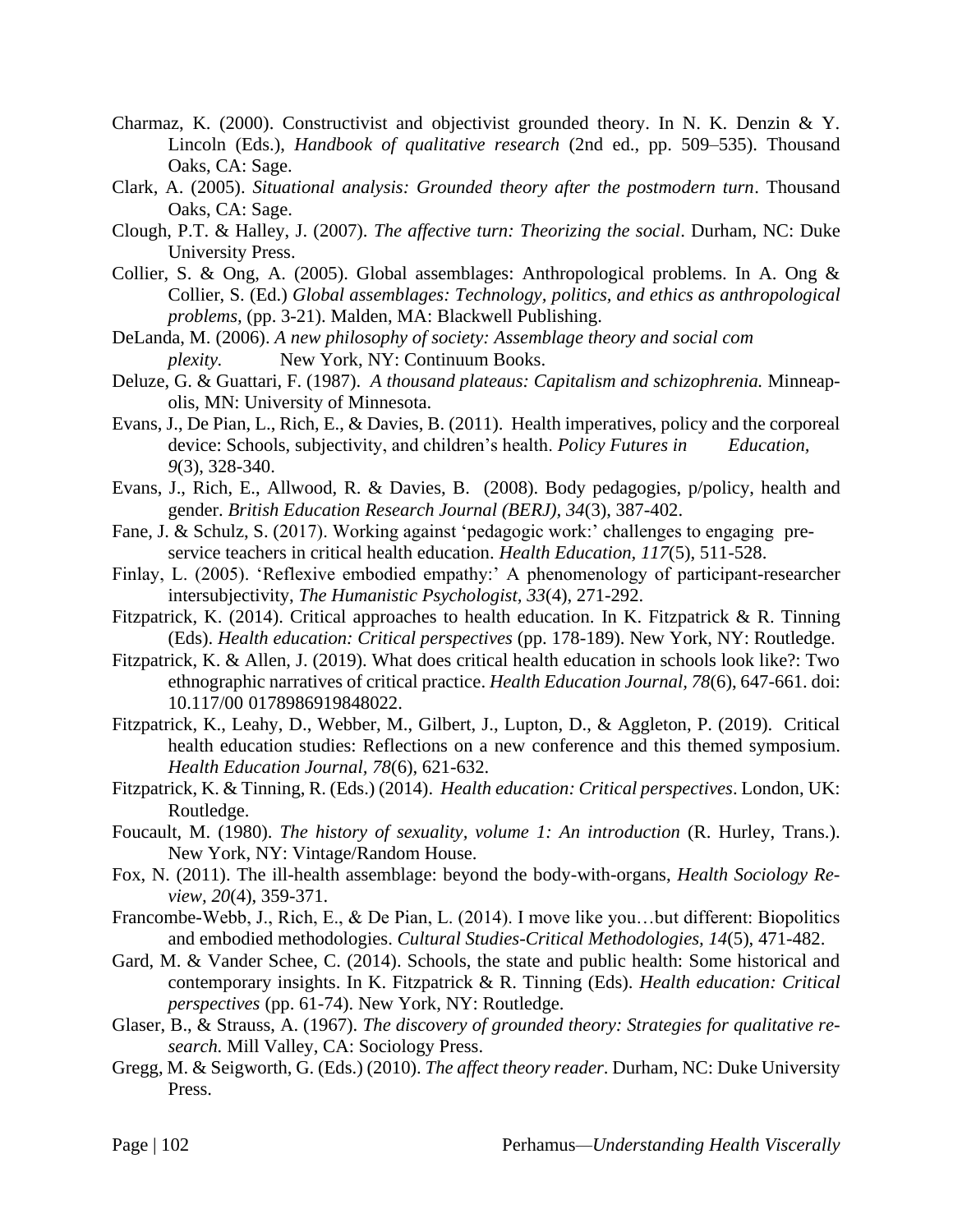- Griffin, S. (1999.) *What her body thought: A journey into the shadows*. New York, NY: Harper-Collins.
- Grosz, E. (1994). *Volatile bodies: Toward a corporeal feminism (Theories of representation and difference series*). Bloomington, IN: Indiana University Press.
- Harwood, V. (2009). Theorizing biopedagogies. In J. Wright & V. Harwood. *Biopolitics and the 'obesity epidemic,'* (pp. 15-30). New York, NY: Routledge.
- Leahy, D. (2014), Assembling a health[y] subject: risky and shameful pedagogies in health education, *Critical Public Health*, *24*(2), 171-181.
- Leahy, D. (2009). Disgusting pedagogies. In J. Wright & V. Harwood, *Biopolitics and the 'obesity epidemic,'* (pp. 172-182). New York, NY: Routledge.
- Leahy, D., Burrows, L., McCuaig, L., Wright, J., & Penney, D. (2016). *School health education in changing times: Curriculum, pedagogies and partnerships*. New York, NY: Routledge.
- Leahy, D. & Malins, P. (2015). Biopedagogical assemblages: Exploring school drug education in action. *Cultural Studies - Critical Methodologies, 15*(5), 398-406. Doi: 10.1177/153270 8615611721
- Leahy, D. & McCuaig, L. (2014). Distrupting the field: Teacher education in health education. In K. Fitzpatrick & R. Tinning (Eds), *Health education: Critical perspectives* (pp. 220-232). New York, NY: Routledge.
- Lemke, T. (2011). *Biopolitics: An advanced introduction*. New York, NY: New York University Press.
- Leys, R. (2011). The turn to affect: A critique. *Critical Inquiry, 37*(3), 434-472.
- Lupton, D. (2018). *Fat*, 2<sup>nd</sup> edition. New York, NY: Routledge.
- Lupton, D. (1993). Risk as moral danger; The social and political functions of risk discourse in public health. *International Journal of Health Services, 23*, 425-435.
- Macdonald, D., Hunter, L. (2005). Lessons learned...about curriculum: Five years and half a world away. *Journal of Teaching in Physical Education, 24*(2), 111- 126.
- Massumi, B. (1995). The autonomy of affect. *Cultural Critique, 31*, 83-109.

Massumi, B. (2002). *Parables for the virtual: Movement, affect, sensation*. Durham, NC: Duke University Press.

- Massumi, B. (2015). *Politics of affect*. Boston, MA: Polity Press.
- Nail, T. (2017). What is an assemblage? *SubStance, 46(*142), 21-37*.*
- Perhamus, L. (2010). "But your body would rather have this..." Conceptualizing health through kinesthetic experience. *The International Journal of Qualitative Studies in Education, 23*(7), 843-866.
- Perhamus, L. (2010b). *Without solid ground: Methodological dilemmas for a poststructural grounded theorist.* Paper presented at the 2010 American Educational Research Association Annual Meeting. Denver, Colorado.
- Petherick, L (2015). Shaping the child as a healthy child: Health surveillance, schools, and biopedagogies. *Cultural Studies - Critical Methodologies*, *15*(5), 361-370.
- Petherick, L. & Beausoleil, N. (2015). Female elementary teachers' biopedagogical practices: How health discourse circulates in Newfoundland elementary schools. *Canadian Journal of Education, 38*(1), 1-29.
- Rabinow, P. & Rose, N. (2006). Biopower today. *BioSocieties, 1*, 195-217. doi:10.1017/S 1745855206040014.